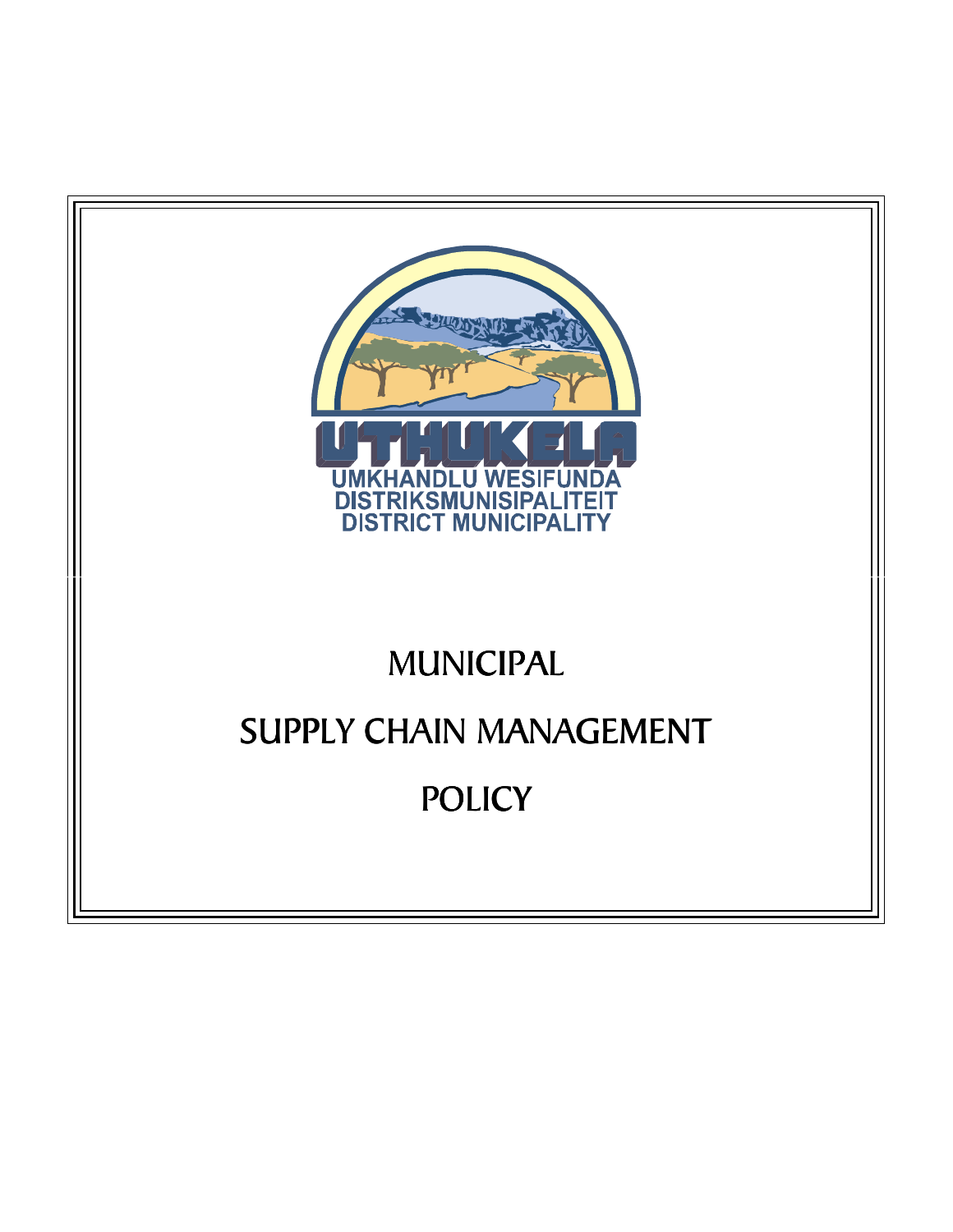#### **LOCAL GOVERNMENT: MUNICIPAL FINANCE MANAGEMENT ACT, 2003**

**Council** resolves in terms of section 111 of the Local Government Municipal Finance Management Act (No. 56 of 2003), to adopt the following proposal as the Supply Chain Management Policy of the Municipality **.**

## **TABLE OF CONTENTS**

1. Definitions

#### **CHAPTER 1**

### **IMPLEMENTATION OF SUPPLY CHAIN MANAGEMENT POLICY**

- 2. Supply chain management policy
- 3. Amendment of supply chain management policy
- 4. Delegation of supply chain management powers and duties
- 5. Subdelegations
- 6. Oversight role of council
- 7. Supply chain management units
- 8. Training of supply chain management officials

#### **CHAPTER 2**

#### **SUPPLY CHAIN MANAGEMENT SYSTEM**

9. Format of supply chain management system

#### **Part 1: Demand management**

10. System of demand management

#### **Part 2: Acquisition management**

- 11. System of acquisition management
- 12. Range of procurement processes
- 13. General preconditions for consideration of written quotations or bids
- 14. Lists of accredited prospective providers
- 15. Petty cash purchases
- 16. Written or verbal quotations
- 17. Formal written price quotations
- 18. Procedures for procuring goods or services through written or verbal

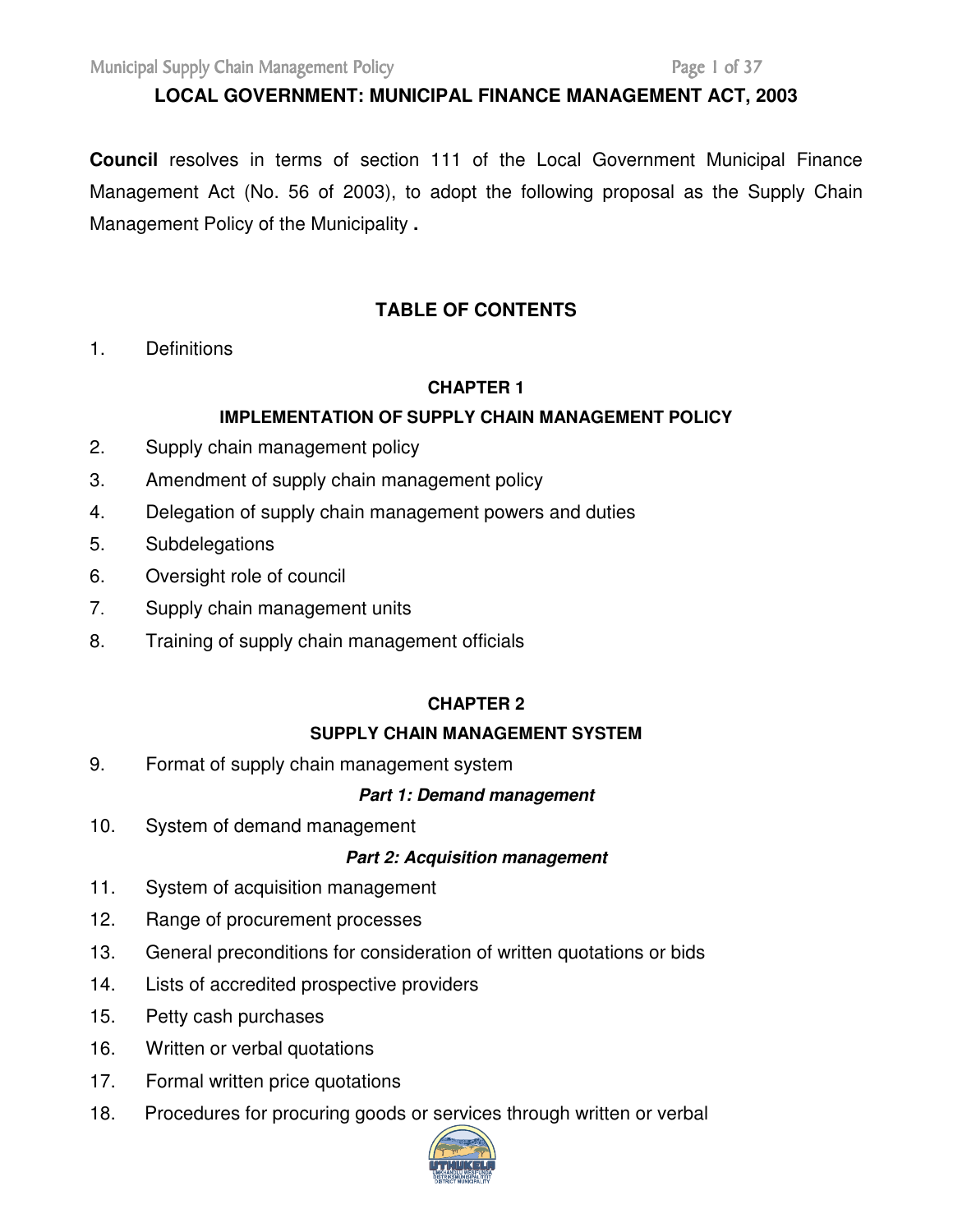quotations and formal written price quotations

- 19. Competitive bidding process
- 20. Process for competitive bidding
- 21. Bid documentation for competitive bids
- 22. Public invitation for competitive bids
- 23. Procedure for handling, opening and recording of bids
- 24. Negotiations with preferred bidders
- 25. Two-stage bidding process
- 26. Committee system for competitive bids
- 27. Bid specification committees
- 28. Bid evaluation committees
- 29. Bid adjudication committees
- 30. Procurement of banking services
- 31. Procurement of IT related goods or services
- 32. Procurement of goods and services under contracts secured by other organs of state
- 33. Procurement of goods necessitating special safety arrangements
- 34. Proudly SA Campaign
- 35. Appointment of consultants
- 36. Deviation from, and ratification of minor breaches of, procurement processes
- 37. Unsolicited bids
- 38. Combating of abuse of supply chain management system

# **Part 3: Logistics, Disposal, Risk and Performance Management**

- 39. Logistics management
- 40. Disposal management
- 41. Risk management
- 42. Performance management

# **Part 4: Other matters**

- 43. Prohibition on awards to persons whose tax matters are not in order
- 44. Prohibition on awards to persons in the service of the state

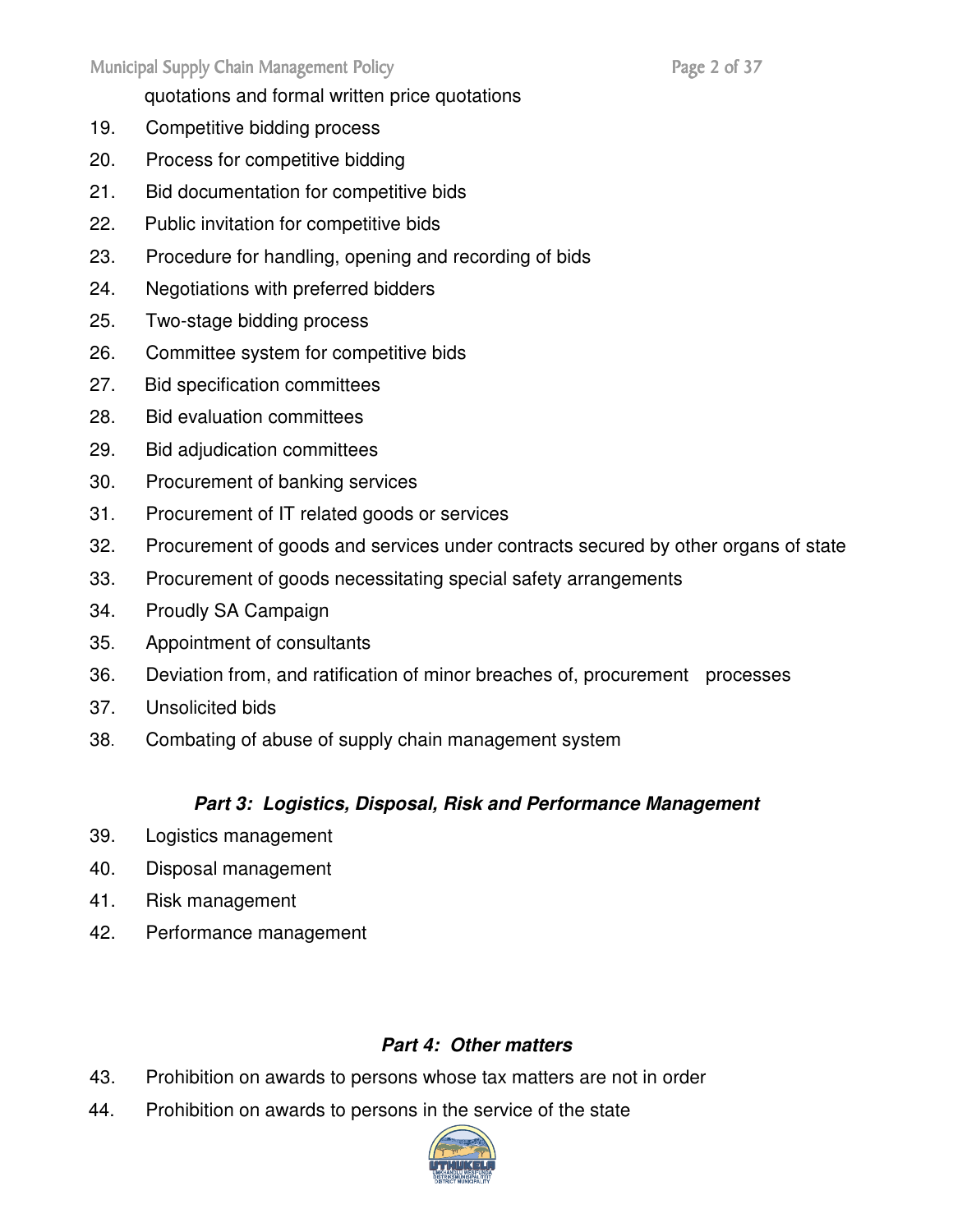- 45. Awards to close family members of persons in the service of the state
- 46. Ethical standards
- 47. Inducements, rewards, gifts and favours
- 48. Sponsorships
- 49. Objections and complaints
- 50. Resolution of disputes, objections, complaints and queries
- 51. Contracts providing for compensation based on turnover

# **Definitions**

**1.** In this Policy, unless the context otherwise indicates, a word or expression to which a meaning has been assigned in the Act has the same meaning as in the Act, and –

**"competitive bidding process"** means a competitive bidding process referred to in paragraph 12 (1) (d) of this Policy;

**"competitive bid"** means a bid in terms of a competitive bidding process;

**"final award"**, in relation to bids or quotations submitted for a contract, means the final decision on which bid or quote to accept;

**"formal written price quotation"** means quotations referred to in paragraph 12 (1) (c) of this Policy;

# **"in the service of the state"** means to be –

- (a) a member of  $-$ 
	- (i) any municipal council;
	- (ii) any provincial legislature; or
	- (iii) the National Assembly or the National Council of Provinces;
- (b) a member of the board of directors of any municipal entity;
- (c) an official of any Municipality or municipal entity;

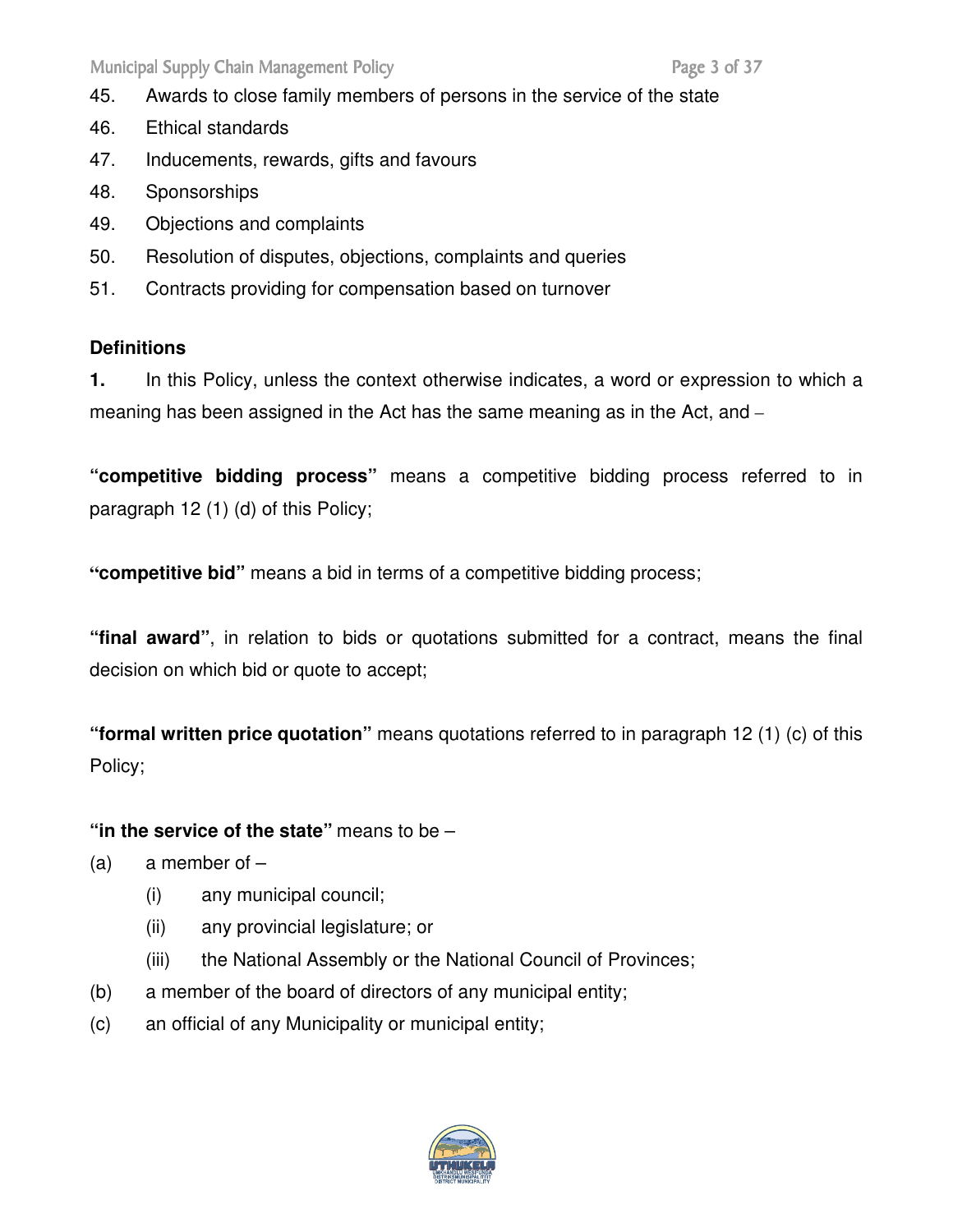- (d) an employee of any national or provincial department, national or provincial public entity or constitutional institution within the meaning of the Public Finance Management Act, 1999 (Act No.1 of 1999);
- (e) a member of the accounting authority of any national or provincial public entity; or
- (f) an employee of Parliament or a provincial legislature;

**"long term contract"** means a contract with a duration period exceeding one year;

**"list of accredited prospective providers"** means the list of accredited prospective providers which the **Municipality** must keep in terms of paragraph 14 of this policy;

 **"other applicable legislation"** means any other legislation applicable to municipal supply chain management, including –

- (a) the Preferential Procurement Policy Framework Act, 2000 (Act No. 5 of 2000);
- (b) the Broad-Based Black Economic Empowerment Act, 2003 (Act No. 53 of 2003); and
- (c) the Construction Industry Development Board Act, 2000 (Act No.38 of 2000);
- (d) the Financial Regulations of the Uthukela District Municipality.

**"Treasury guidelines"** means any guidelines on supply chain management issued by the Minister in terms of section 168 of the Act;

**"the Act"** means the Local Government: Municipal Finance Management Act, 2003 (Act No. 56 of 2003);

**"the Regulations"** means the Local Government: Municipal Finance Management Act, 2003, Municipal Supply Chain Management Regulations published by Government Notice 868 of 2005;

**"Municipality"** means Uthukela District Municipality;

**"written or verbal quotations"** means quotations referred to in paragraph 12(1)(b) of this Policy.

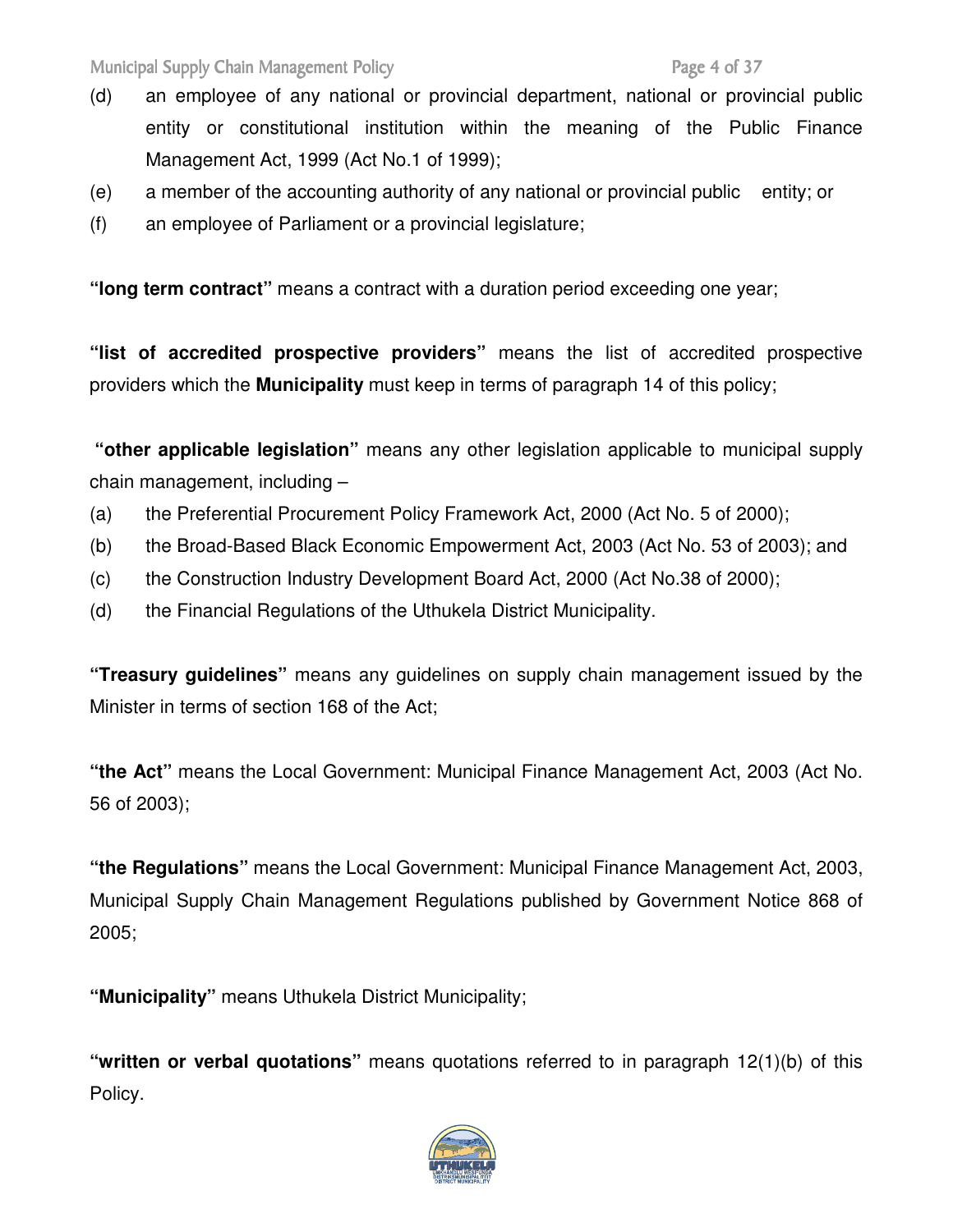## **CHAPTER 1**

## **IMPLEMENTATION OF SUPPLY CHAIN MANAGEMENT POLICY**

### **Supply chain management policy**

- **2.** (1) All officials and other role players in the supply chain management system of the **Municipality** must implement this Policy in a way that –
- (a) gives effect to  $-$ 
	- (i) section 217 of the Constitution; and
	- (ii) Part 1 of Chapter 11 and other applicable provisions of the Act;
- (b) is fair, equitable, transparent, competitive and cost effective;
- (c) complies with
	- (i) the Regulations; and
	- (ii) any minimum norms and standards that may be prescribed in terms of section 168 of the Act;
- (d) is consistent with other applicable legislation;
- (e) does not undermine the objective for uniformity in supply chain management systems between organs of state in all spheres; and

(f) is consistent with national economic policy concerning the promotion of investments and doing business with the public sector.

(2) The municipal entity must, in addition to complying with subparagraph (1), apply this Policy, to the extent determined by the parent Municipality, in a way that and that is consistent with the supply chain management policy of the parent Municipality.

(3) This Policy applies when the Municipality–

- (a) procures goods or services;
- (b) disposes goods no longer needed;
- (c) selects contractors to provide assistance in the provision of municipal services otherwise than in circumstances where Chapter 8 of the Municipal Systems Act applies; or
- (d) selects external mechanisms referred to in section 80 (1) (b) of the Municipal Systems Act for the provision of municipal services in circumstances contemplated in section 83 of that Act.

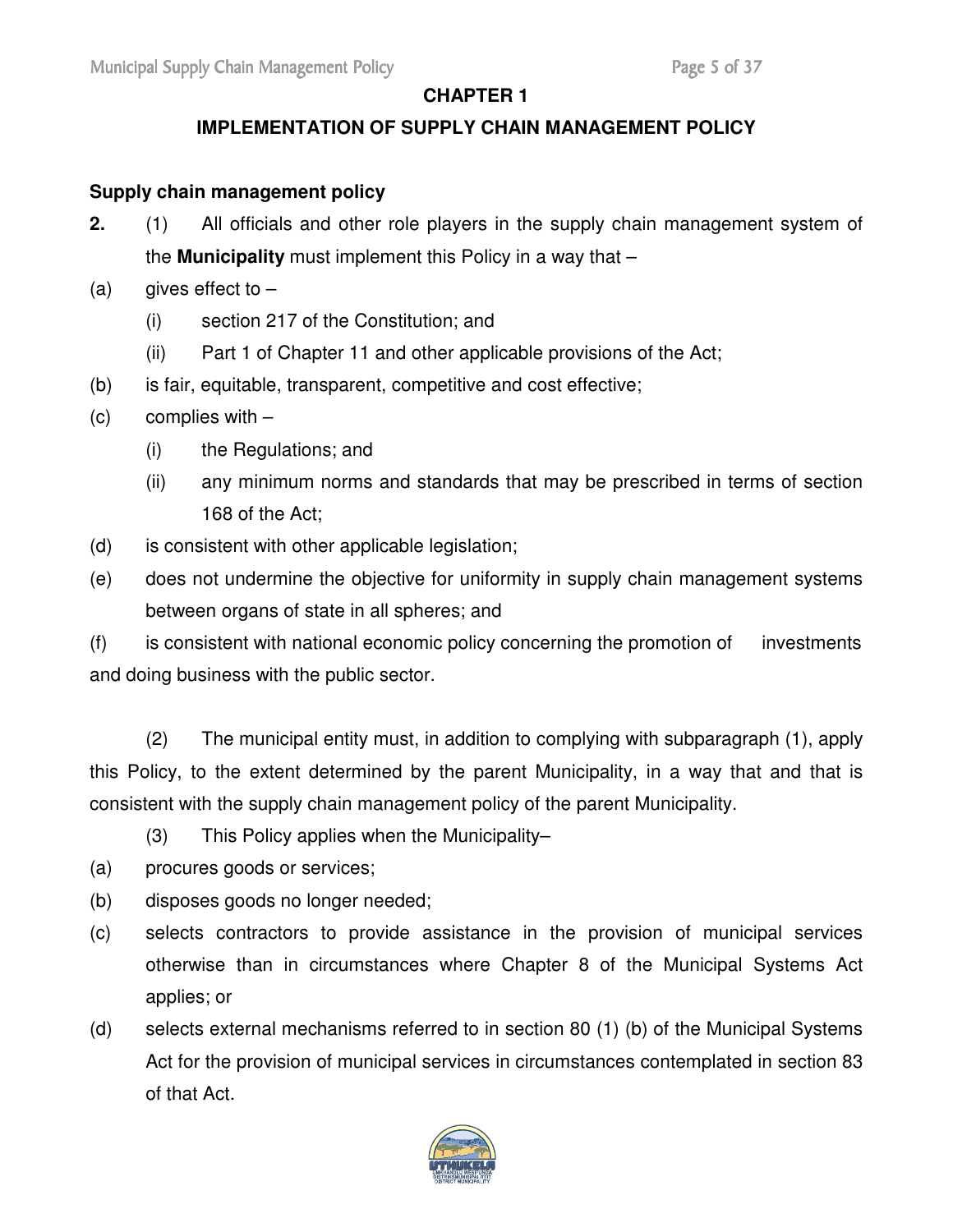- (4) This Policy, except where provided otherwise, does not apply in respect of the procurement of goods and services contemplated in section 110(2) of the Act, including –
- (a) water from the Department of Water Affairs or a public entity, another Municipality or a municipal entity; and
- (b) electricity from Eskom or another public entity, another Municipality or a municipal entity.

### **Amendment of the supply chain management policy**

- **3.** (1) The accounting officer must –
- (a) at least annually review the implementation of this Policy; and
- (b) when the accounting officer considers it necessary, submit proposals for the amendment of this Policy to the council**.**

 (2) If the accounting officer submits proposed amendments to the Council that differs from the model policy issued by the National Treasury, the accounting officer  $must -$ 

- (a) ensure that such proposed amendments comply with the Regulations; and
- (b) report any deviation from the model policy to the National Treasury and the relevant provincial treasury.
	- (3) When amending this supply chain management policy the need for uniformity in supply chain practices, procedures and forms between organs of state in all spheres, particularly to promote accessibility of supply chain management systems for small businesses must be taken into account.

### **Delegation of supply chain management powers and duties**

**4.** (1) The Council hereby delegates all powers and duties to the accounting officer which are necessary to enable the accounting officer –

- (a) to discharge the supply chain management responsibilities conferred on accounting officers in terms of –
	- (i) Chapter 8 or 10 of the Act; and

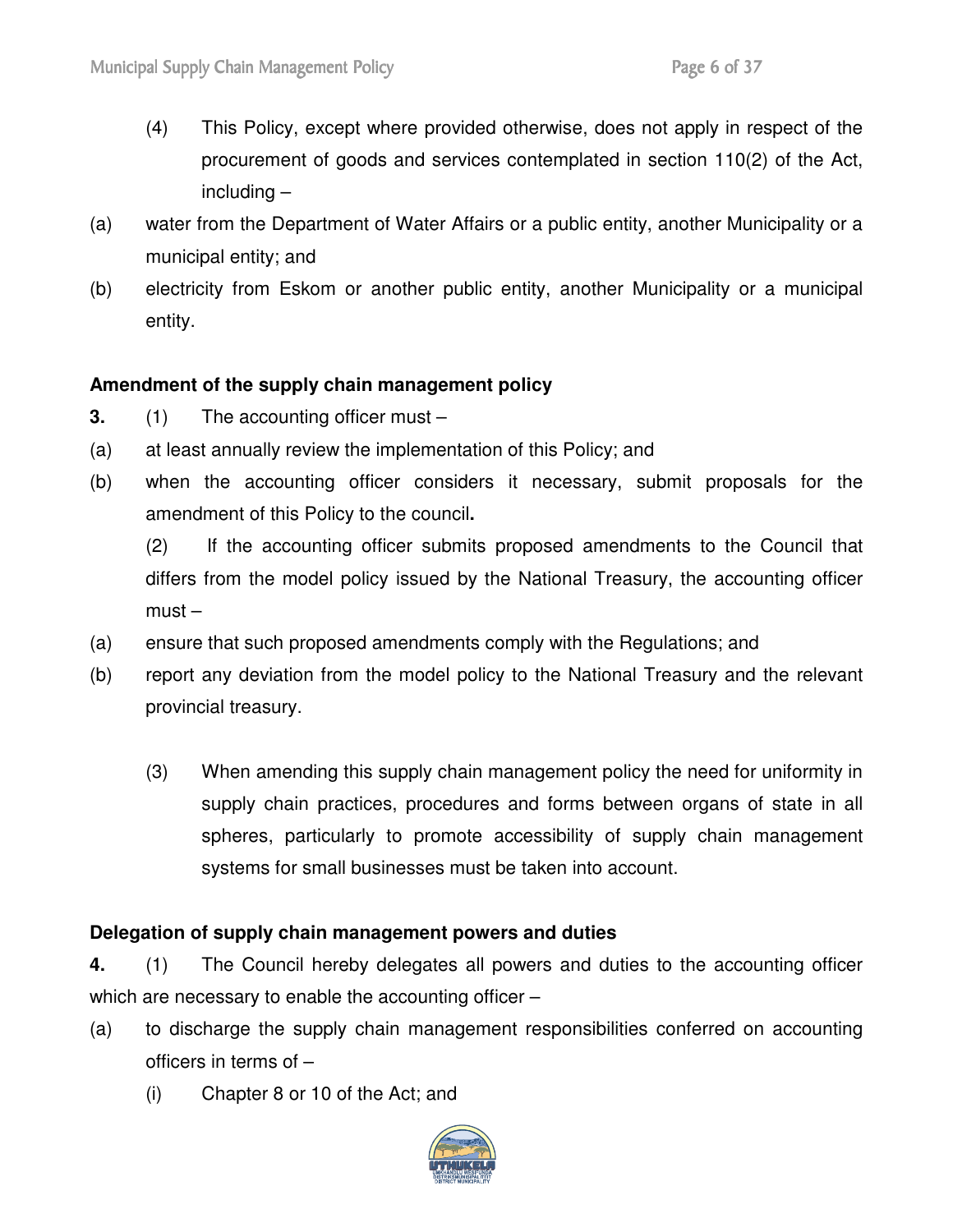(ii) this Policy;

- (b) to maximise administrative and operational efficiency in the implementation of this Policy;
- (c) to enforce reasonable cost-effective measures for the prevention of fraud, corruption, favouritism and unfair and irregular practices in the implementation of this Policy; and
- (d) to comply with his or her responsibilities in terms of section 115 and other applicable provisions of the Act.

 (2) Sections 79 and 106 of the Act apply to the subdelegation of powers and duties delegated to an accounting officer in terms of subparagraph (1).

 (3) The accounting officer may not subdelegate any supply chain management powers or duties to a person who is not an official of the Municipality or to a committee which is not exclusively composed of officials of the Municipality ;

 (4) This paragraph may not be read as permitting an official to whom the power to make final awards has been delegated, to make a final award in a competitive bidding process otherwise than through the committee system provided for in paragraph 26 of this Policy.

# **Subdelegations**

**5.** (1) The accounting officer may in terms of section 79 or 106 of the Act subdelegate any supply chain management powers and duties, including those delegated to the accounting officer in terms of this Policy, but any such subdelegation must be consistent with subparagraph (2) of this paragraph and paragraph 4 of this Policy.

- $(2)$  The power to make a final award  $-$
- (a) above R10 million (VAT included) may not be subdelegated by the accounting officer;
- (b) above R2 million (VAT included), but not exceeding R10 million (VAT included), may be subdelegated but only to  $-$ 
	- (i) the chief financial officer;

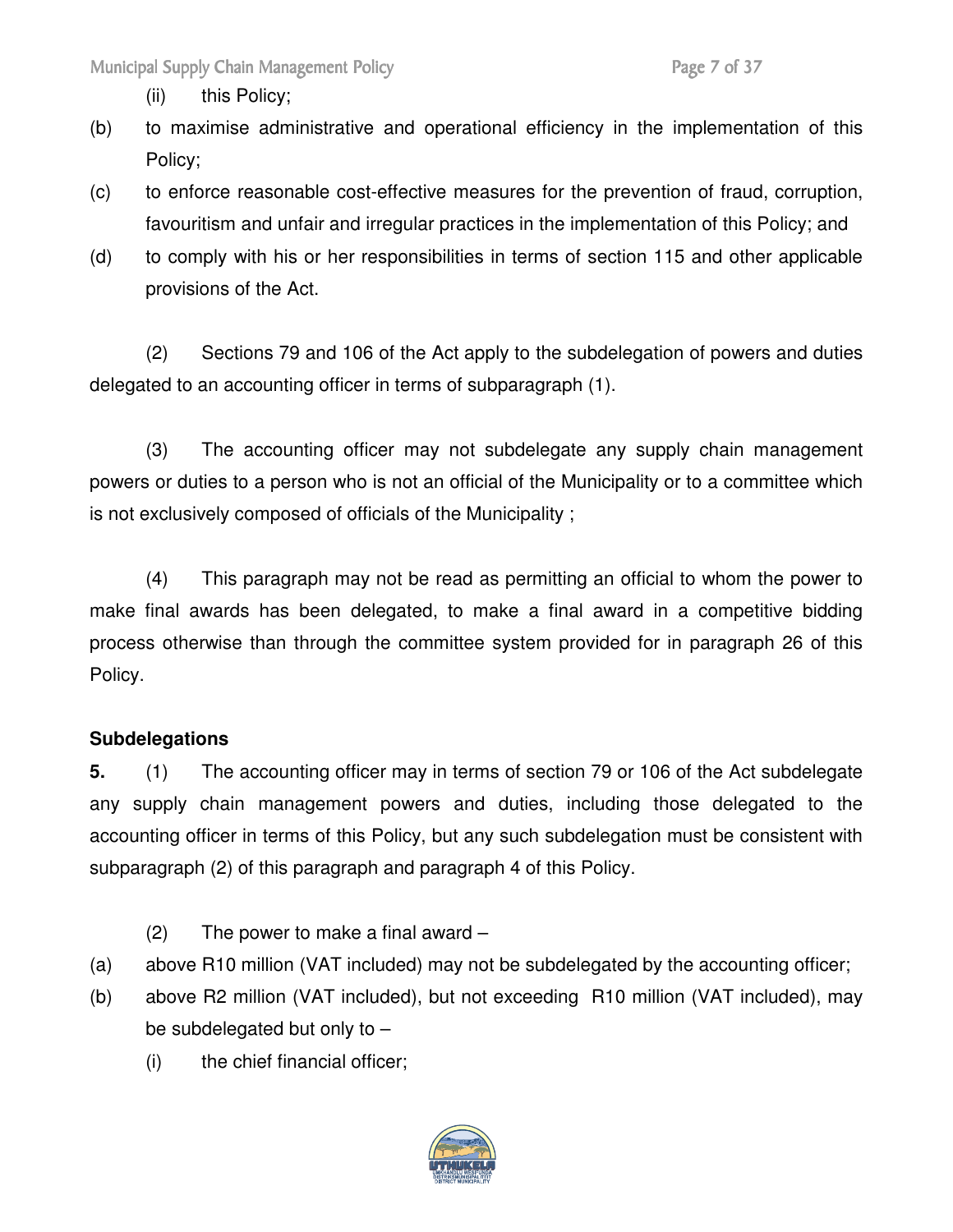(ii) a senior manager as defined in Section 57(1)(a) of the Local Government Municipal Systems Act 32 of 2000

 (iii) a bid adjudication committee of which the chief financial officer or a senior manager is a member;

(c) not exceeding R2 million (VAT included) may be subdelegated but only

to –

- (i) the chief financial officer;
- (ii) a senior manager;
- (iii) a manager directly accountable to the chief financial officer or a senior manager; or
- (iv) a bid adjudication committee.

 (3) An official or bid adjudication committee to which the power to make final awards has been subdelegated in accordance with subparagraph (2) must within five days of the end of each month submit to the official referred to in subparagraph (4) a written report containing particulars of each final award made by such official or committee during that month, including–

- (a) the amount of the award;
- (b) the name of the person to whom the award was made; and
- (c) the reason why the award was made to that person.
	- $(4)$  A written report referred to in subparagraph  $(3)$  must be submitted  $-$
- (a) to the accounting officer, in the case of an award by  $-$ 
	- (i) the chief financial officer;
	- (ii) a senior manager; or
	- (iii) a bid adjudication committee of which the chief financial officer or a senior manager is a member; or
- (b) to the chief financial officer or the senior manager responsible for the relevant bid, in the case of an award by  $-$ 
	- (i) a manager referred to in subparagraph  $(2)(c)(iii)$ ; or

 (ii) a bid adjudication committee of which the chief financial officer or a senior manager is not a member.

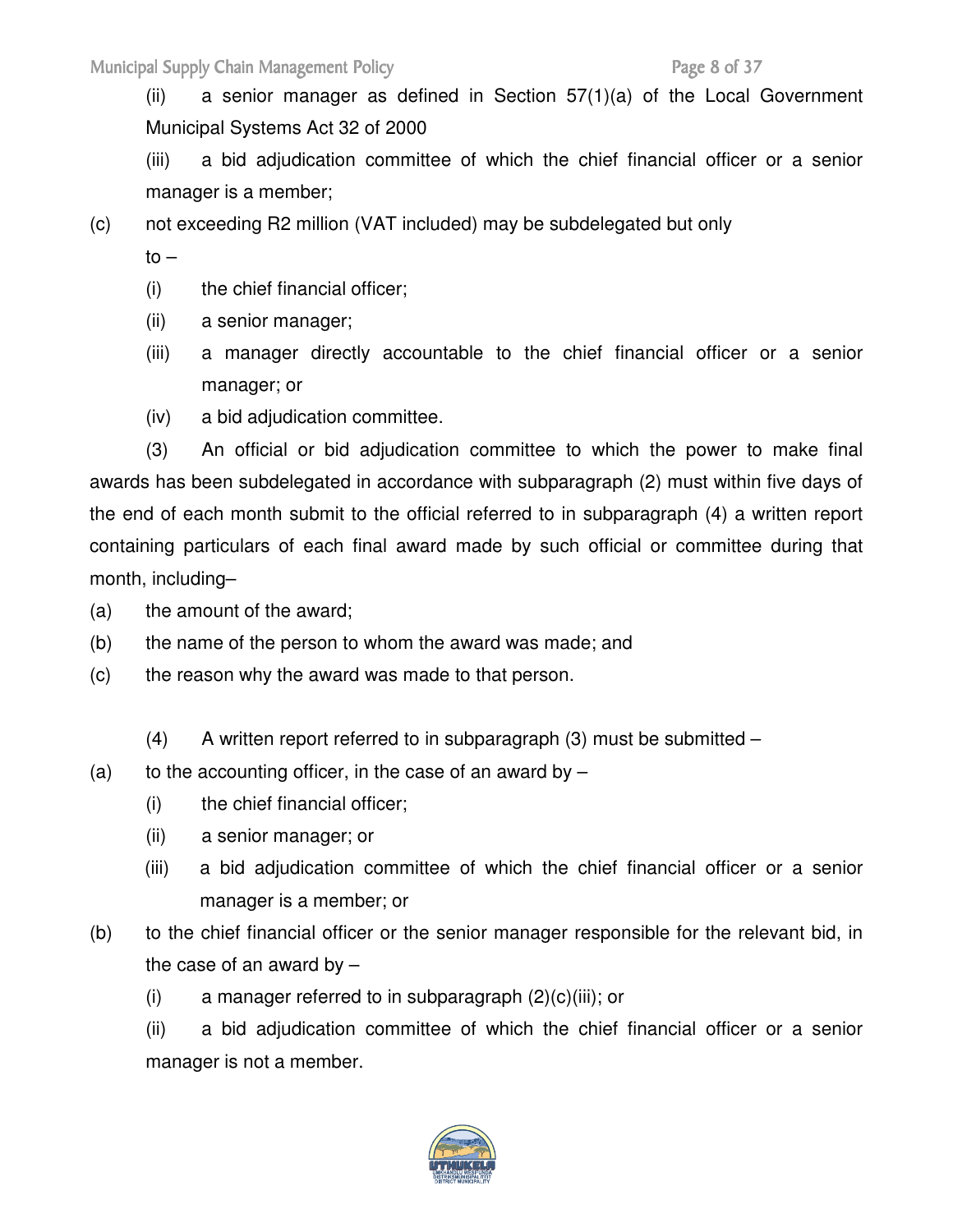- (5) Subparagraphs (3) and (4) of this policy do not apply to procurements out of petty cash.
- (6) This paragraph may not be interpreted as permitting an official to whom the power to make final awards has been subdelegated, to make a final award in a competitive bidding process otherwise than through the committee system provided for in paragraph 26 of this Policy.
- (7) No supply chain management decision-making powers may be delegated to an advisor or consultant.

# **Oversight role of council**

- **6.** (1) The Council reserves its right to maintain oversight over the implementation of this Policy.
	- (2) For the purposes of such oversight the accounting officer must –
- (a) (i) within 30 days of the end of each financial year, submit a report on the implementation of this Policy and the supply chain management policy of any municipal entity under the sole or shared control of the municipality, to the Council of the municipality; and
	- (ii) whenever there are serious and material problems in the implementation of this Policy, immediately submit a report the council, or delegated committee.

(3) The accounting officer must, within 10 days of the end of each quarter, submit a report on the implementation of the supply chain management policy to the Mayor**.**

 (4) The reports must be made public in accordance with section 21A of the Municipal Systems Act.

### **Supply chain management unit**

**7.** (1) A supply chain management unit is hereby established to implement this Policy.

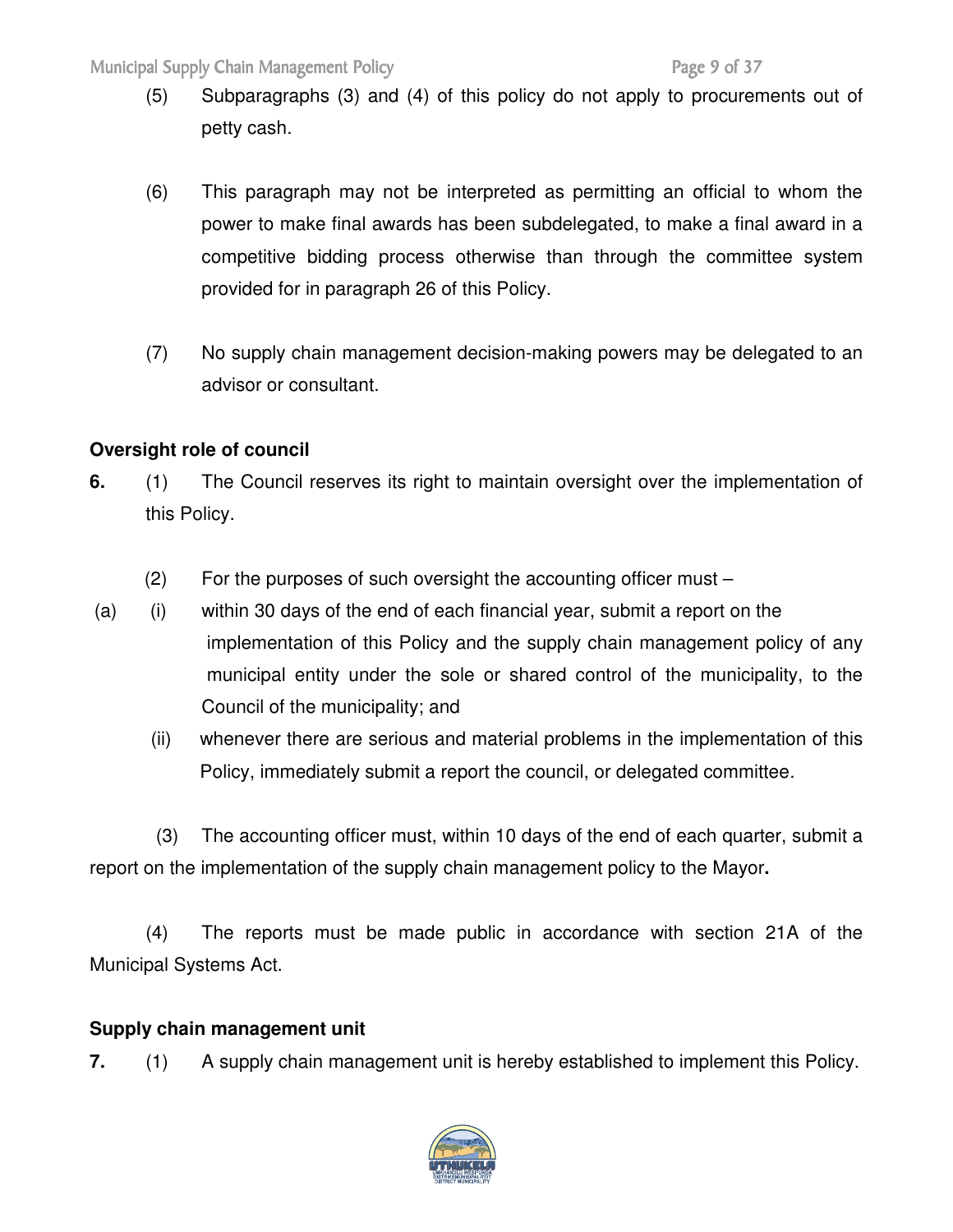(2) The supply chain management unit operates under the direct supervision of the chief financial officer or an official to whom this duty has been delegated in terms of section 82 of the Act.

# **Training of supply chain management officials**

**8.** The training of officials involved in implementing this Policy should be in accordance with any Treasury guidelines on supply chain management training.

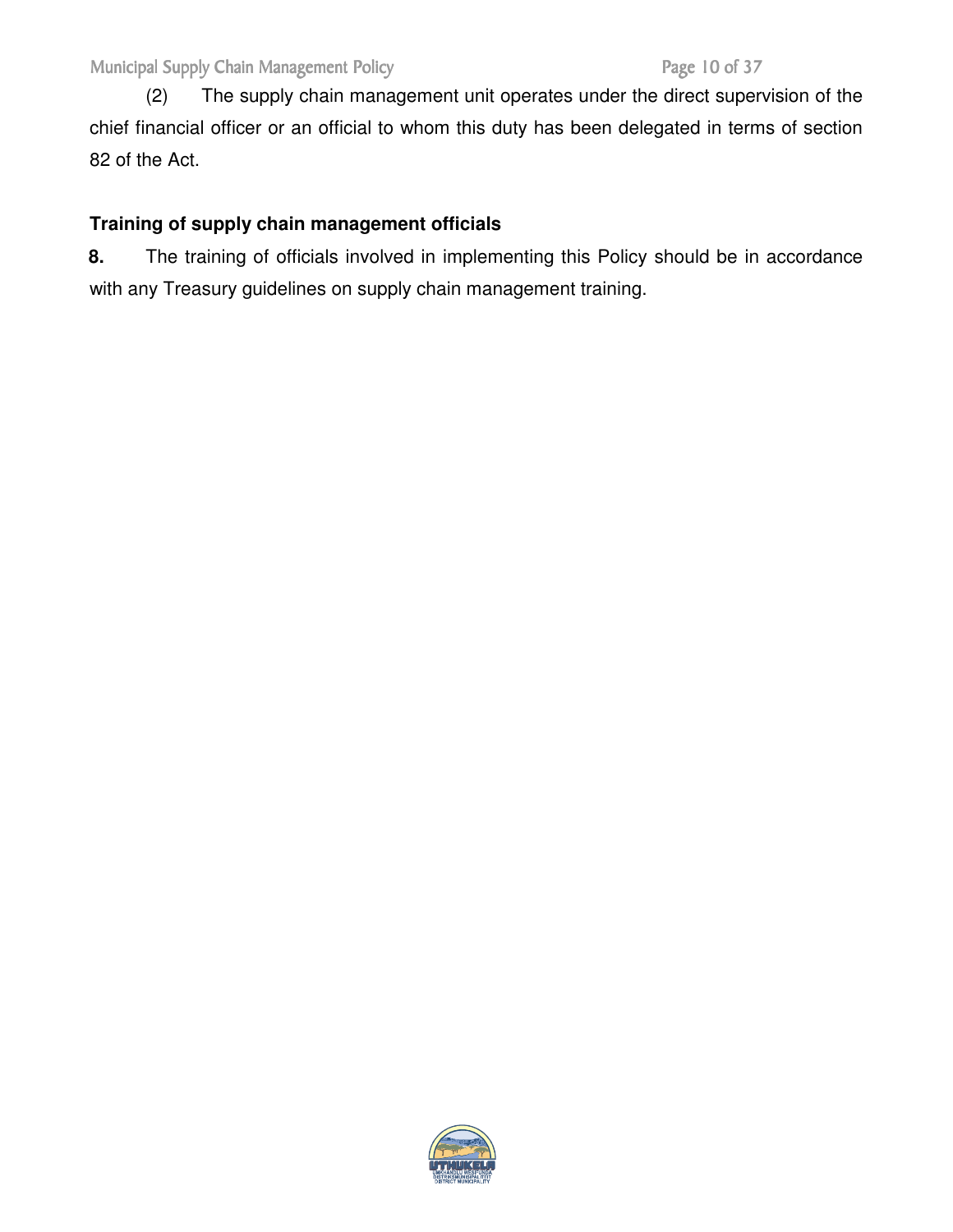# **CHAPTER 2**

## **SUPPLY CHAIN MANAGEMENT SYSTEM**

#### **Format of supply chain management system**

- **9.** This Policy provides systems for
	- (i) demand management;
	- (ii) acquisition management;
	- (iii) logistics management;
	- (iv) disposal management;
	- (v) risk management; and
	- (vi) performance management.

#### **Part 1: Demand management**

#### **System of demand management**

**10.** (1) The accounting officer must establish and implement an appropriate demand management system in order to ensure that the resources required by the Municipality support its operational commitments and its strategic goals outlined in the Integrated Development Plan.

- (2) The demand management system must –
- (a) include timely planning and management processes to ensure that all goods and services required by the Municipality are quantified, budgeted for and timely and effectively delivered at the right locations and at the critical delivery dates, and are of the appropriate quality and quantity at a fair cost;
- (b) take into account any benefits of economies of scale that may be derived in the case of acquisitions of a repetitive nature; and
- (c) provide for the compilation of the required specifications to ensure that its needs are met.
- (d) To undertake appropriate industry analysis and research to ensure that innovations and technological benefits are maximized.

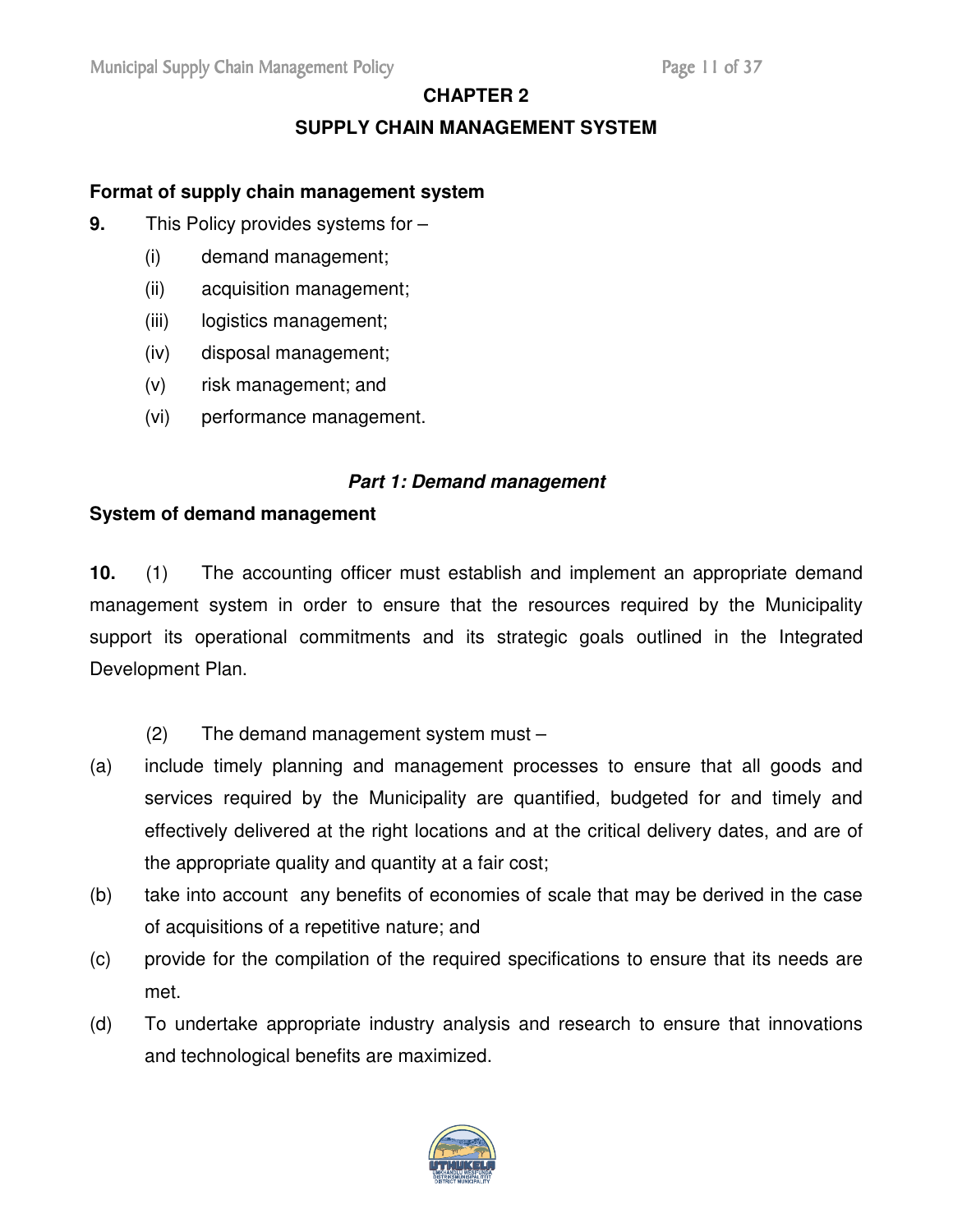#### **Part 2: Acquisition management**

### **System of acquisition management**

**11.** (1) The accounting officer must implement the system of acquisition management set out in this Part in order to ensure –

- (a) that goods and services are procured by the Municipality in accordance with authorised processes only;
- (b) that expenditure on goods and services is incurred in terms of an approved budget in terms of section 15 of the Act;
- (c) that the threshold values for the different procurement processes are complied with;
- (d) that bid documentation, evaluation and adjudication criteria, and general conditions of a contract, are in accordance with any applicable legislation; and
- (e) that any Treasury guidelines on acquisition management are properly taken into account.

 (2) When procuring goods or services contemplated in section 110(2) of the Act, the accounting officer must make public the fact that such goods or services are procured otherwise than through the Municipality's supply chain management system, including -

- (a) the kind of goods or services; and
- (b) the name of the supplier.

### **Range of procurement processes**

- **12.** (1) Goods and services may only be procured by way of –
- (a) petty cash purchases, up to a transaction value of R500 (VAT included);
- (b) written or verbal quotations for procurements of a transaction value over R500 up to R75 000 (VAT included);
- (c) formal written price quotations for procurements of a transaction value over R10 000 up to R200 000 (VAT included); and
- (d) a competitive bidding process for–
	- (i) procurements above a transaction value of R75 000 (VAT included); and
	- (ii) the procurement of long term contracts.
	- (2) The accounting officer may, in writing-

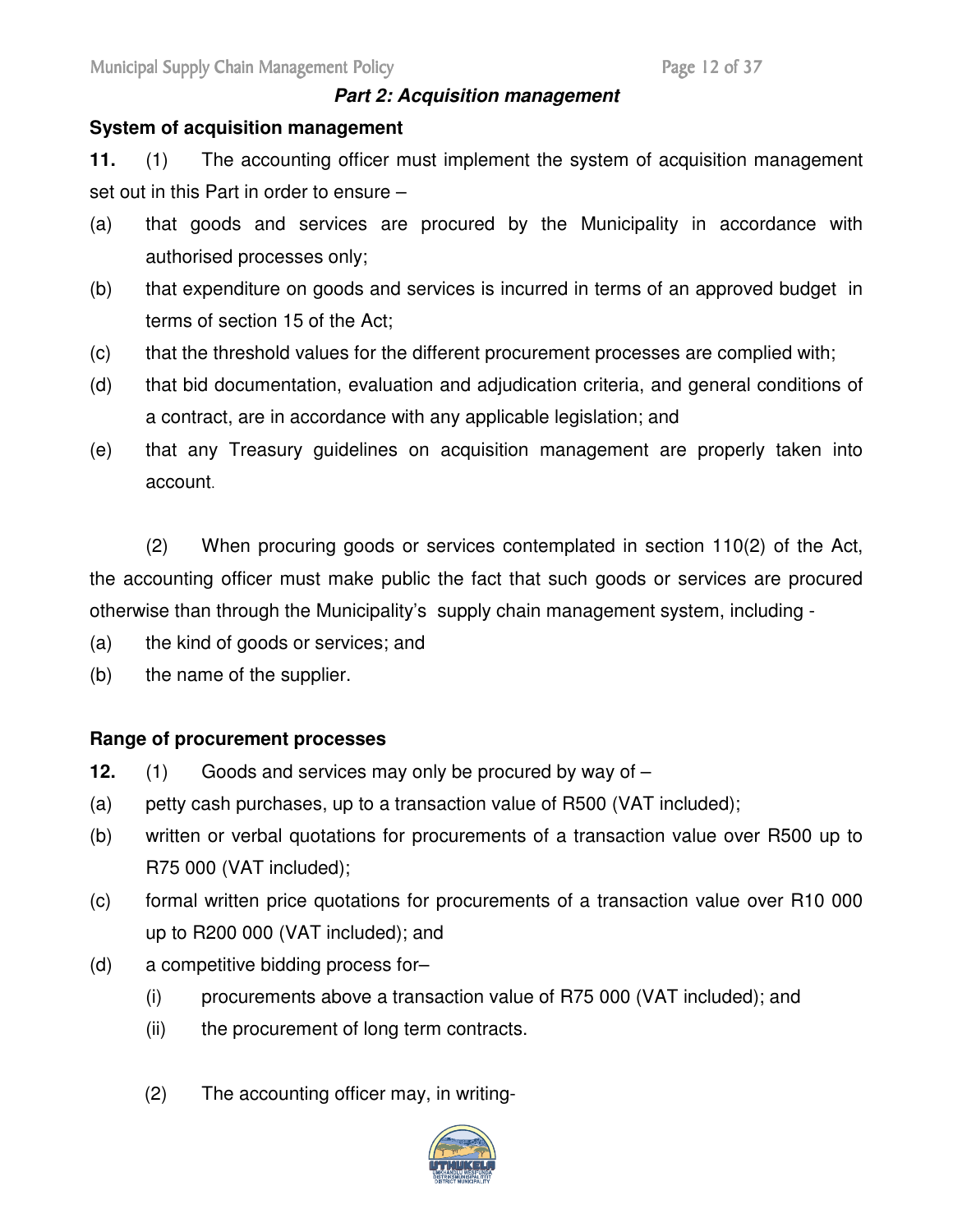direct that –

- (i) written or verbal quotations be obtained for any specific procurement of a transaction value lower than R500;
- (ii) formal written price quotations be obtained for any specific procurement of a transaction value lower than R500; or
- (iii) a competitive bidding process be followed for any specific procurement of a transaction value lower than R75 000.

 (3) Goods or services may not deliberately be split into parts or items of a lesser value merely to avoid complying with the requirements of the policy. When determining transaction values, a requirement for goods or services consisting of different parts or items must as far as possible be treated and dealt with as a single transaction.

# **General preconditions for consideration of written quotations or bids**

**13.** A written quotation or bid may not be considered unless the provider who submitted the quotation or bid –

- (a) has furnished that provider's  $-$ 
	- (i) full name;
	- (ii) identification number or company or other registration number; and
	- (iii) tax reference number and VAT registration number, if any;

(b) has authorised the Municipality to obtain a tax clearance from the South African Revenue Services that the provider's tax matters are in order; and

- $(c)$  has indicated  $-$ 
	- (i) if the provider is not a natural person, whether any of its directors, managers, principal shareholders or stakeholder is in the service of the state, or has been in the service of the state in the previous twelve months.

### **Lists of accredited prospective providers**

- **14.** (1) The accounting officer must –
- (a) keep a list of accredited prospective providers of goods and services that must be used for the procurement requirements through written or verbal quotations and formal written price quotations; and

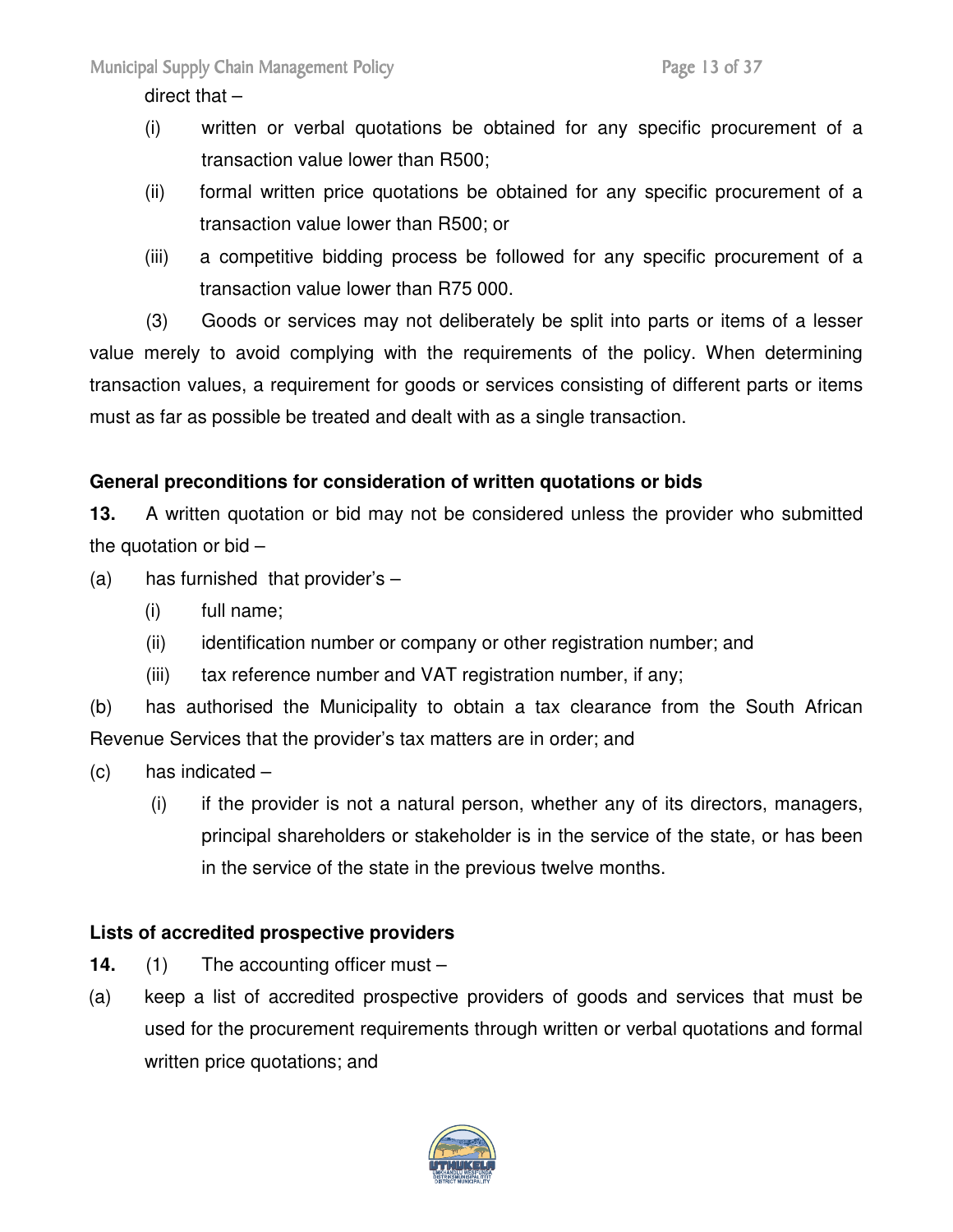- (b) at least once a year through newspapers commonly circulating locally, the website and any other appropriate ways, invite prospective providers of goods or services to apply for evaluation and listing as accredited prospective providers;
- (c) specify the listing criteria for accredited prospective providers; and
- (d) disallow the listing of any prospective provider whose name appears on the National Treasury's database as a person prohibited from doing business with the public sector.

(2) The list must be updated at least quarterly to include any additional prospective providers and any new commodities or types of services. Prospective providers must be allowed to submit applications for listing at any time.

(3) The list must be compiled per commodity and per type of service.

# **Petty cash purchases**

**15.** The conditions for the procurement of goods by means of petty cash purchases referred to in paragraph 12 (1) (a) of this Policy, are as follows –

- (a) Petty cash transactions should be reimbursive in nature;
- (b) a monthly reconciliation report from each manager must be provided to the Chief Financial Officer, including -
	- (i) the total amount of petty cash purchases for that month; and
	- (ii) receipts and appropriate documents for each purchase.

# **Written or verbal quotations**

**16.** The conditions for the procurement of goods or services through written or verbal quotations, are as follows:

- (a) Quotations must be obtained from at least three different providers preferably from, but not limited to, providers whose names appear on the list of accredited prospective providers of the Municipality, provided that if quotations are obtained from providers who are not listed, such providers must meet the listing criteria set out in paragraph 14(1)(b) and (c) of this Policy;
- (b) to the extent feasible, providers must be requested to submit such quotations in writing;

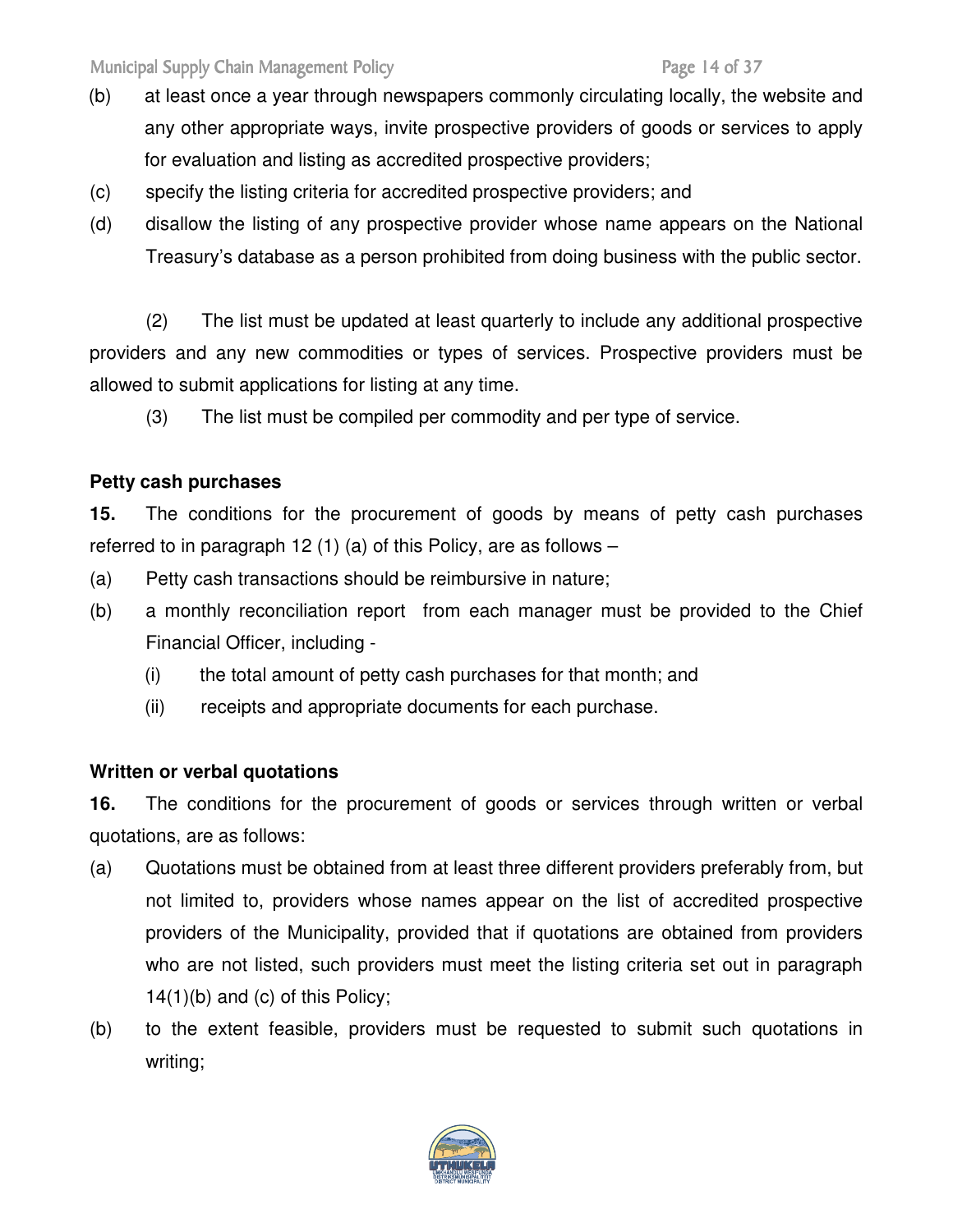- (c) if it is not possible to obtain at least three quotations, the reasons must be recorded and reported quarterly to the accounting officer or another official designated by the accounting officer;
- (d) the accounting officer must record the names of the potential providers requested to provide such quotations with their quoted prices; and
- (e) if a quotation was submitted verbally, the order may be placed only against written confirmation by the selected provider.

## **Formal written price quotations**

**17.** (1) The conditions for the procurement of goods or services through formal written price quotations, are as follows:

- (a) quotations must be obtained in writing from at least three different providers whose names appear on the list of accredited prospective providers of the Municipality ;
- (b) quotations may be obtained from providers who are not listed, provided that such providers meet the listing criteria set out in paragraph 14(1)(b) and (c) of this Policy;
- (c) if it is not possible to obtain at least three quotations, the reasons must be recorded and approved by the chief financial officer or an official designated by the chief financial officer.

# **Procedures for procuring goods or services through written or verbal quotations and formal written price quotations**

**18.** The procedure for the procurement of goods or services through written or verbal quotations or formal written price quotations, is as follows:

- (a) when using the list of accredited prospective providers the accounting officer must promote ongoing competition amongst providers by inviting providers to submit quotations on a rotation basis;
- (b) the accounting officer or chief financial officer must on a monthly basis be notified in writing of all written or verbal quotations and formal written price quotations accepted by an official acting in terms of a subdelegation;
- (c) offers must be awarded based on compliance to specifications and conditions of contract, ability and capability to deliver the goods and services and lowest price;

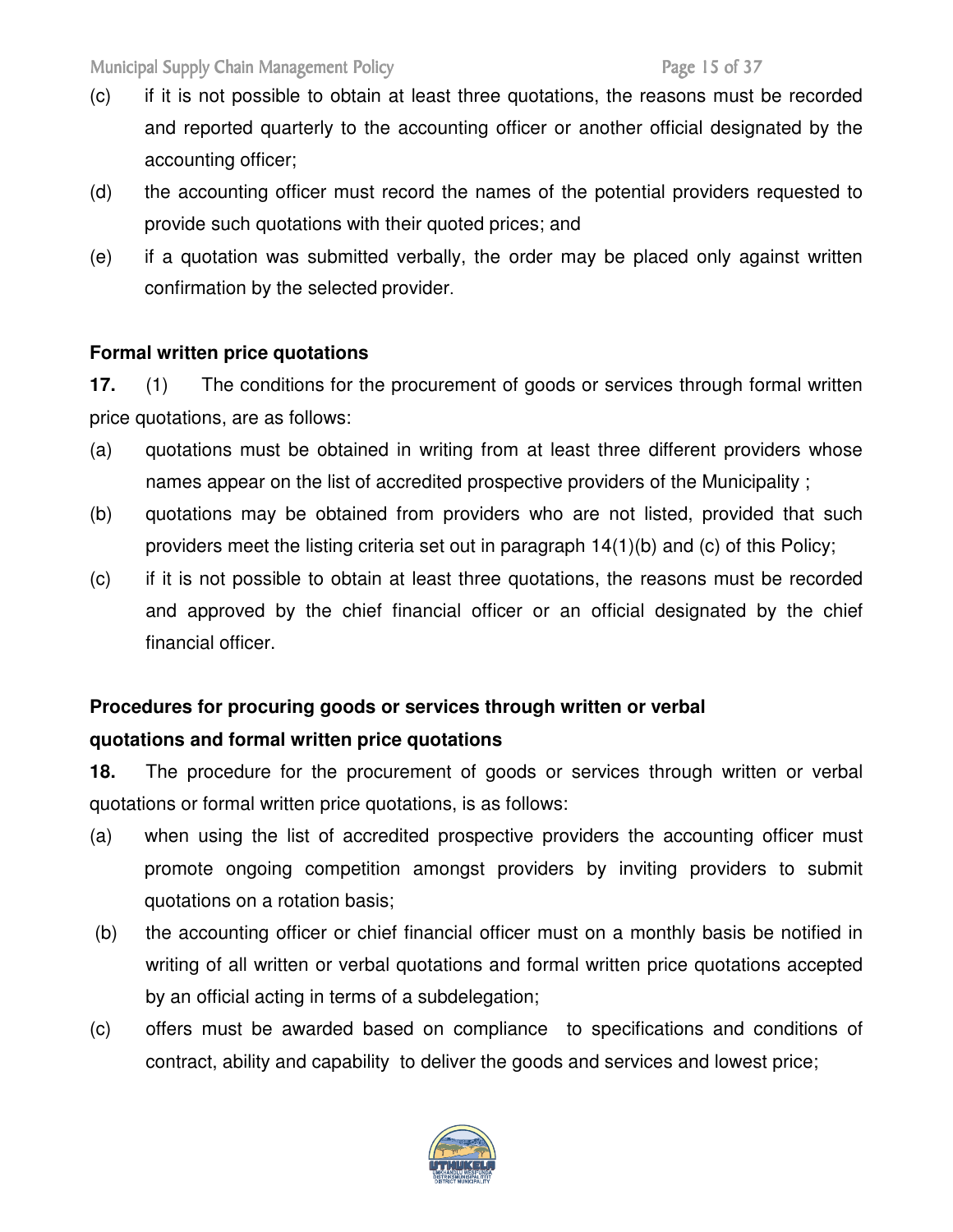(d) acceptable offers, which are subject to the preference points system (PPPFA and associated regulations), must be awarded to the bidder who scored the highest points;

# **Competitive bids**

**19.** (1) Goods or services above a transaction value of R75 000 (VAT included) and long term contracts may only be procured through a competitive bidding process, subject to paragraph 11(2) of this Policy.

(2) No requirement for goods or services above an estimated transaction value of R7500 000 (VAT included), may deliberately be split into parts or items of lesser value merely for the sake of procuring the goods or services otherwise than through a competitive bidding process.

## **Process for competitive bidding**

**20.** The procedures for the following stages of a competitive bidding process are as follows:

- (a) Compilation of bidding documentation as detailed in paragraph 21;
- (b) Public invitation of bids as detailed in paragraph 22;
- (c) Site meetings or briefing sessions as detailed in paragraph 22;
- (d) Handling of bids submitted in response to public invitation as detailed in paragraph 23;
- (e) Evaluation of bids as detailed in paragraph 28;
- (f) Award of contracts as detailed in paragraph 29;
- (g) Administration of contracts
	- (i) After approval of a bid, the accounting officer and the bidder must enter into a written agreement.
- (h) Proper record keeping
	- (i) Original / legal copies of written contracts agreements should be kept in a secure place for reference purposes.

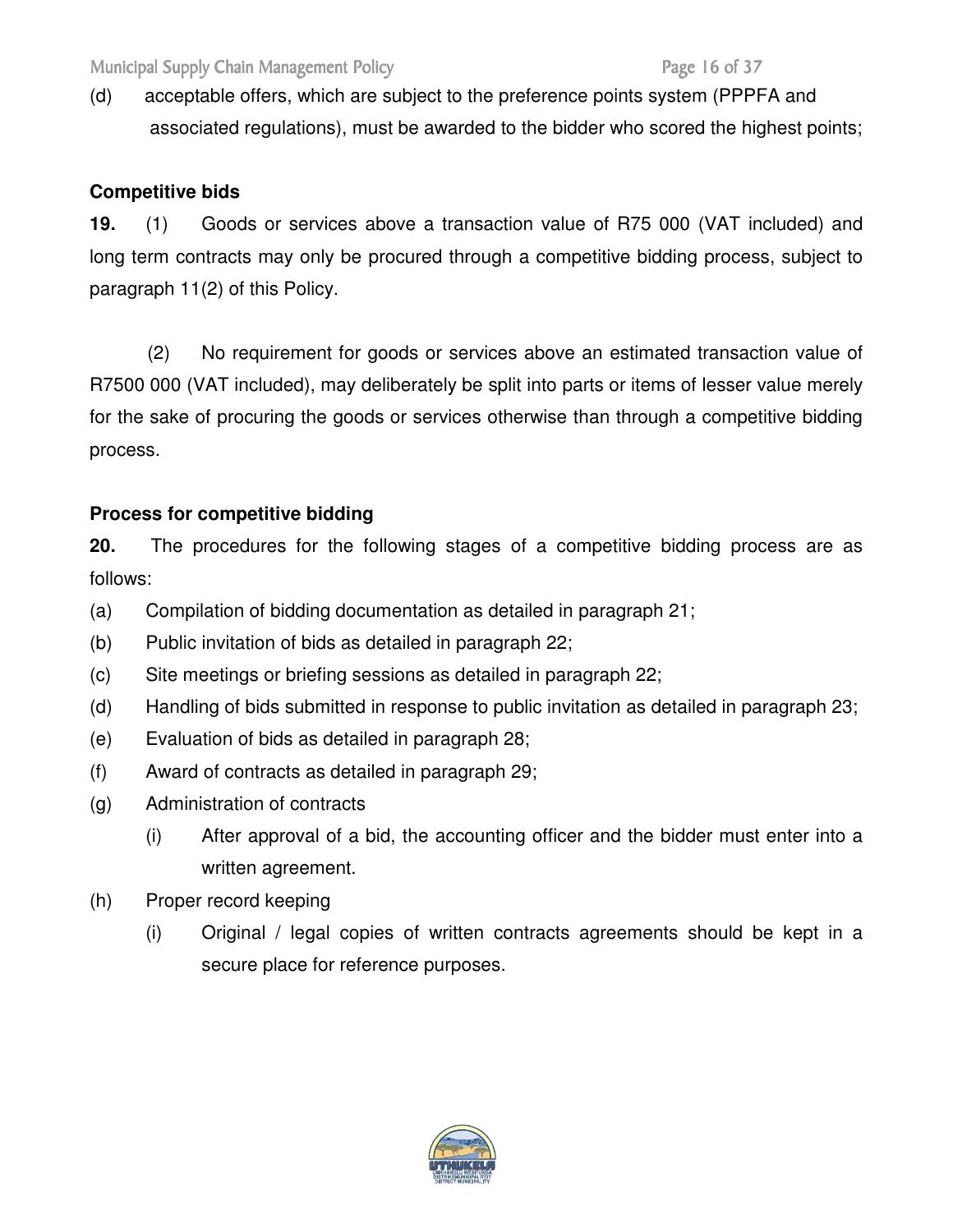#### **Bid documentation for competitive bids**

**21.** The criteria to which bid documentation for a competitive bidding process must comply, must –

- (a) take into account  $-$ 
	- (i) the general conditions of contract and any special conditions of contract, if specified;
	- (ii) any Treasury guidelines on bid documentation; and
	- (iii) the requirements of the Construction Industry Development Board, in the case of a bid relating to construction, upgrading or refurbishment of buildings or infrastructure;
- (b) include the preference points system to be used , goals as contemplated in the Preferential Procurement Regulations and evaluation and adjudication criteria, including any criteria required by other applicable legislation;
- (c) compel bidders to declare any conflict of interest they may have in the transaction for which the bid is submitted;
- (d) if the value of the transaction is expected to exceed R10 million (VAT included), require bidders to furnish–
	- (i) if the bidder is required by law to prepare annual financial statements for auditing, their audited annual financial statements –
		- (aa) for the past three years; or
		- (bb) since their establishment if established during the past three years;
	- (ii) a certificate signed by the bidder certifying that the bidder has no undisputed commitments for municipal services towards a Municipality or other service provider in respect of which payment is overdue for more than 30 days;
	- (iii) particulars of any contracts awarded to the bidder by an organ of state during the past five years, including particulars of any material non-compliance or dispute concerning the execution of such contract;
	- (iv) a statement indicating whether any portion of the goods or services are expected to be sourced from outside the Republic, and, if so, what portion and whether any portion of payment from the Municipality or municipal entity is expected to be transferred out of the Republic; and

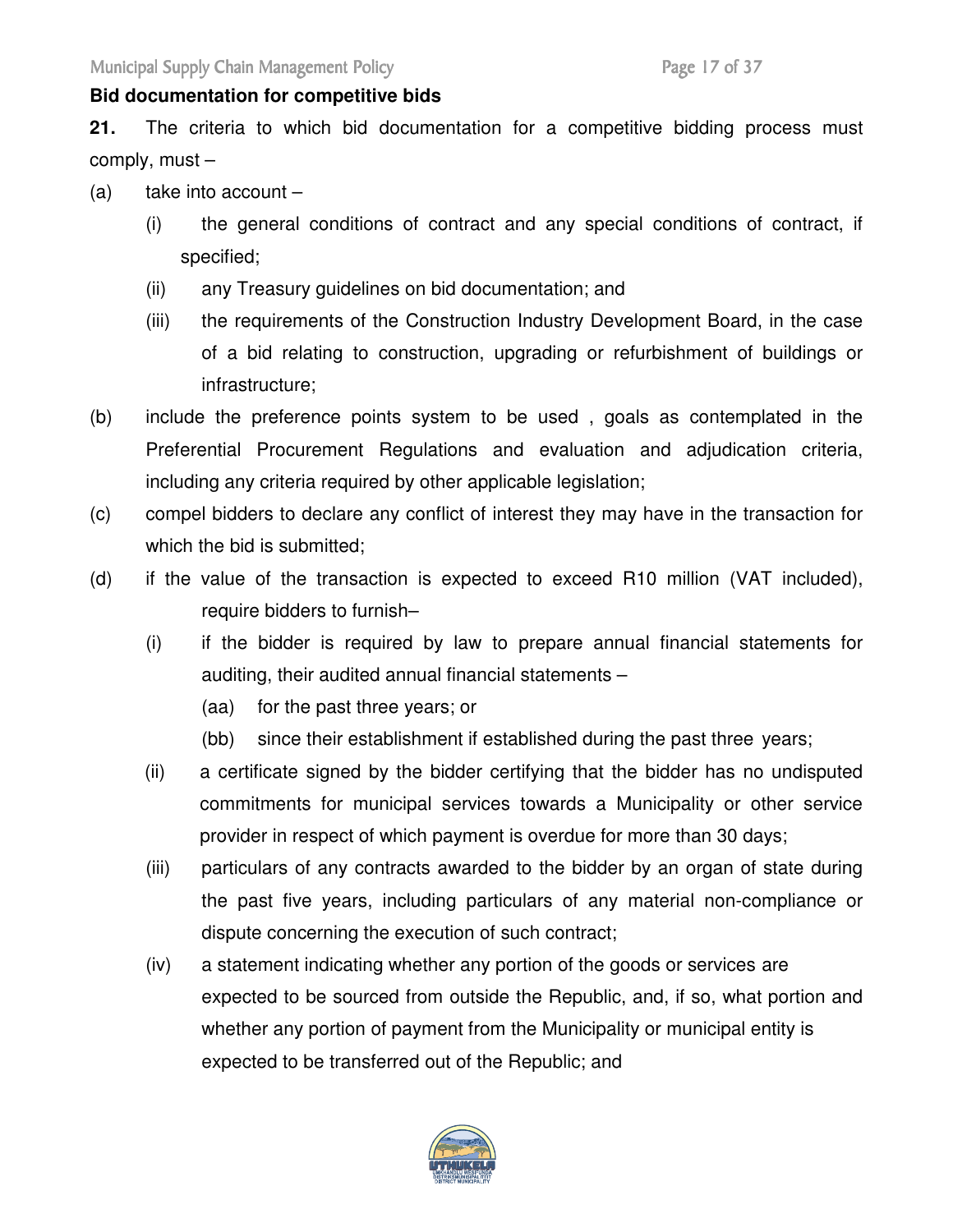(e) stipulate that disputes must be settled by means of mutual consultation, mediation (with or without legal representation), or, when unsuccessful, in a South African court of law.

## **Public invitation for competitive bids**

**22.** (1) The procedure for the invitation of competitive bids, is as follows:

(a) Any invitation to prospective providers to submit bids must be by means of a public advertisement in newspapers commonly circulating locally, the website of the Municipality or any other appropriate ways (which may include an advertisement in the Government Tender Bulletin); and

- $(b)$  the information contained in a public advertisement, must include
	- (i) the closure date for the submission of bids, which may not be less than 30 days in the case of transactions over R10 million (VAT included), or which are of a long term nature, or 14 days in any other case, from the date on which the advertisement is placed in a newspaper, subject to subparagraph (2) of this policy;
	- (ii) a statement that bids may only be submitted on the bid documentation provided by the Municipality; and
	- (iii) date, time and venue of any proposed site meetings or briefing sessions.;

 (2) The accounting officer may determine a closure date for the submission of bids which is less than the 30 or 14 days requirement, but only if such shorter period can be justified on the grounds of urgency or emergency or any exceptional case where it is impractical or impossible to follow the official procurement process.

(3) Bids submitted must be sealed.

(4) Where bids are requested in electronic format, such bids must be supplemented by sealed hard copies.

### **Procedure for handling, opening and recording of bids**

**23.** The procedures for the handling, opening and recording of bids, are as follows:

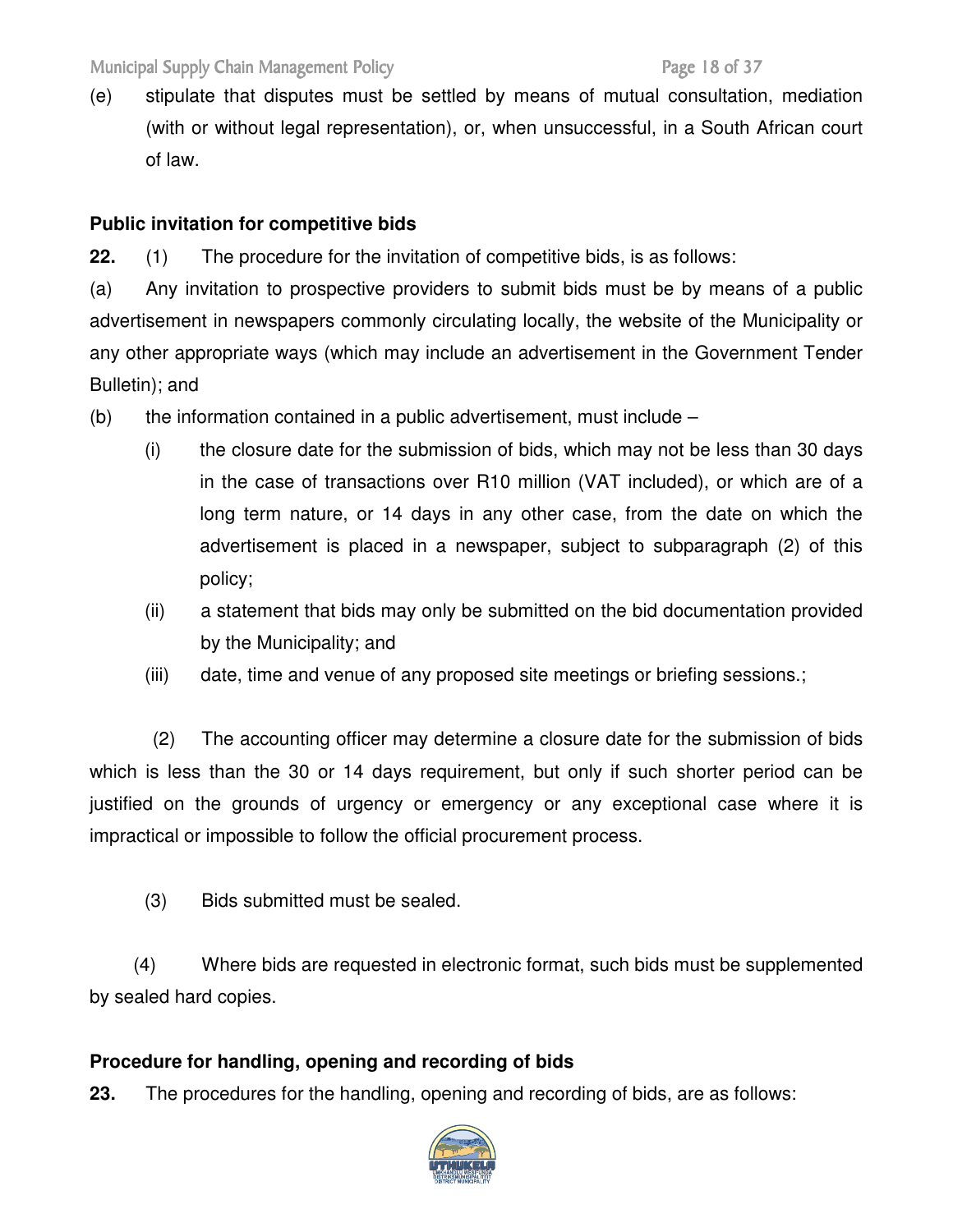#### (a) Bids–

- (i) must be opened only in public;
- (ii) must be opened at the same time and as soon as possible after the period for the submission of bids has expired; and
- (iii) received after the closing time should not be considered and returned unopened immediately.
- (a) Any bidder or member of the public has the right to request that the names of the bidders who submitted bids in time must be read out and, if practical, also each bidder's total bidding price;
- (b) No information, except the provisions in subparagraph (b), relating to the bid should be disclosed to bidders or other persons until the successful bidder is notified of the award; and
- (d) The accounting officer must
	- (i) record in a register all bids received in time;
	- (ii) make the register available for public inspection; and
	- (iii) publish the entries in the register and the bid results on the website.

# **Negotiations with preferred bidders**

**24.** (1) The accounting officer may negotiate the final terms of a contract with bidders identified through a competitive bidding process as preferred bidders, provided that such negotiation –

- (a) does not allow any preferred bidder a second or unfair opportunity;
- (b) is not to the detriment of any other bidder; and
- (c) does not lead to a higher price than the bid as submitted.
	- (2) Minutes of such negotiations must be kept for record purposes.

### **Two-stage bidding process**

- **25.** (1) A two-stage bidding process is allowed for –
- (a) large complex projects;
- (b) projects where it may be undesirable to prepare complete detailed technical specifications; or

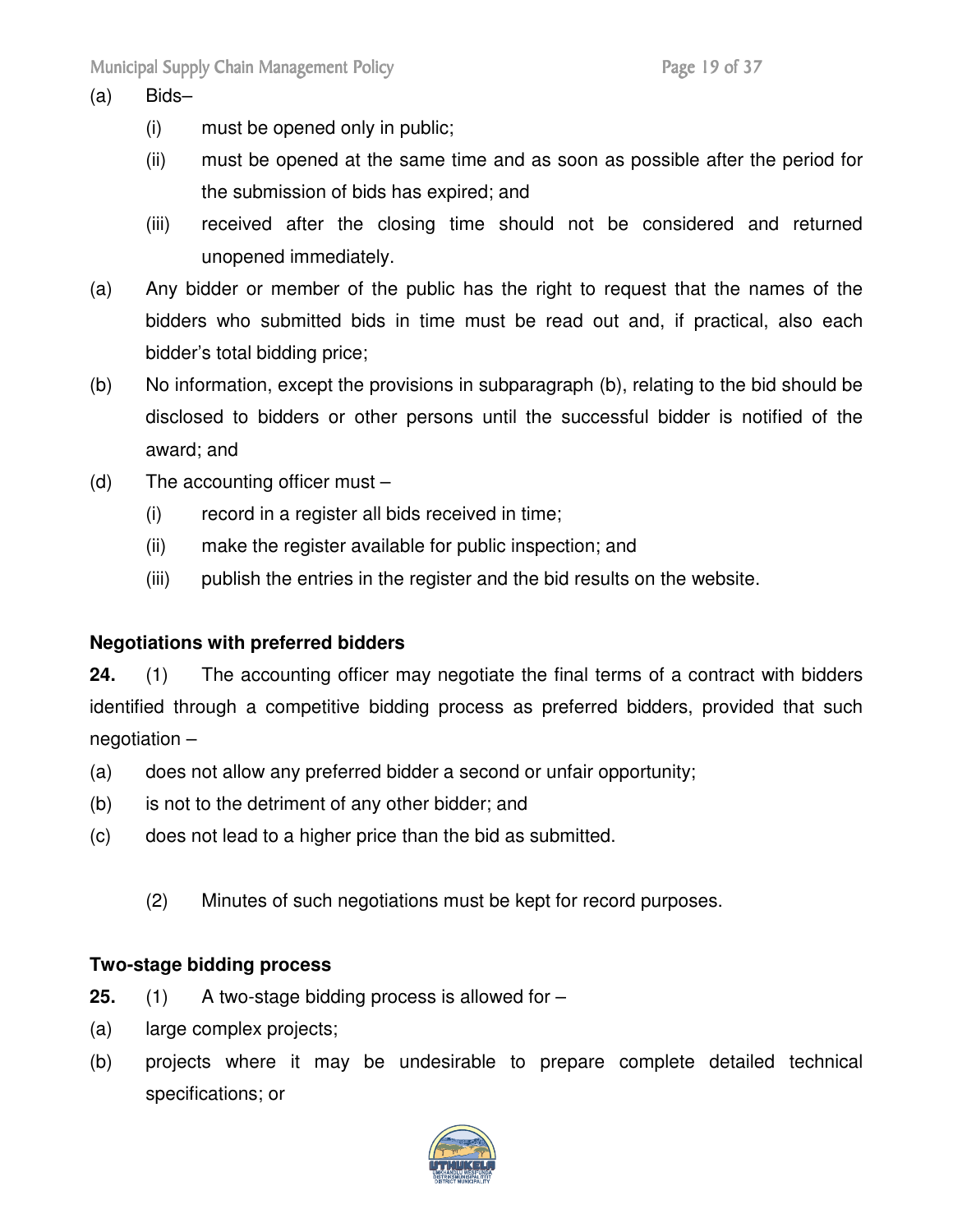(c) long term projects with a duration period exceeding three years.

 (2) In the first stage technical proposals on conceptual design or performance specifications should be invited, subject to technical as well as commercial clarifications and adjustments.

(3) In the second stage final technical proposals and priced bids should be invited.

## **Committee system for competitive bids**

**26.** (1) A committee system for competitive bids is hereby established, consisting of the following committees for each procurement or cluster of procurements as the accounting officer may determine:

(a) a bid specification committee;

(b) a bid evaluation committee; and

(c) a bid adjudication committee;

(2) The accounting officer appoints the members of each committee, taking into account section 117 of the Act; and

(3) A neutral or independent observer, appointed by the accounting officer, must attend or oversee a committee when this is appropriate for ensuring fairness and promoting transparency.

- (4) The committee system must be consistent with –
- (a) paragraph 27, 28 and 29 of this Policy; and
- (b) any other applicable legislation.

(5) The accounting officer may apply the committee system to formal written price quotations.

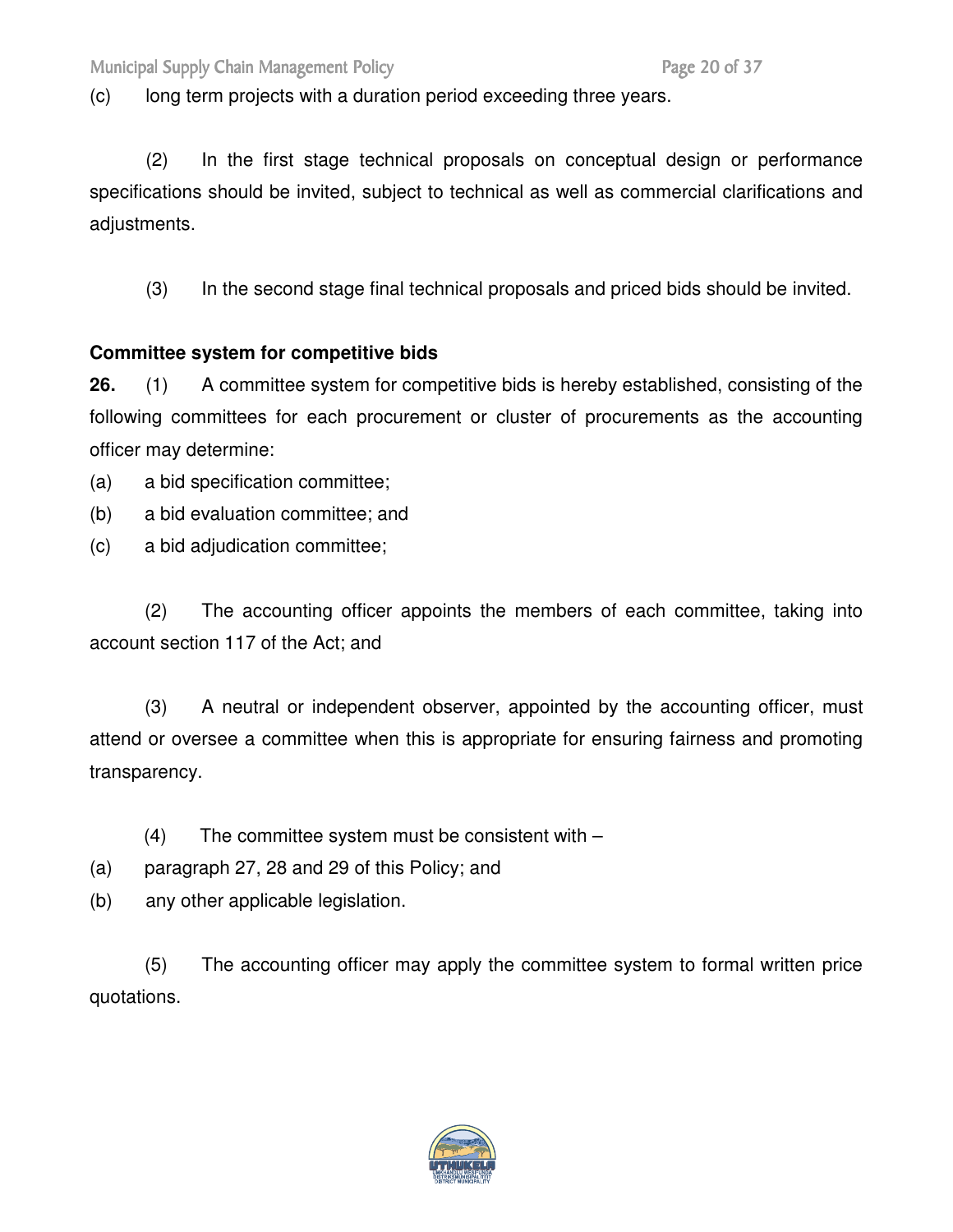### **Bid specification committees**

**27.** (1) A bid specification committee must compile the specifications for each procurement of goods or services by the Municipality**.**

- (2) Specifications –
- (a) must be drafted in an unbiased manner to allow all potential suppliers to offer their goods or services;
- (b) must take account of any accepted standards such as those issued by Standards South Africa, the International Standards Organisation, or an authority accredited or recognised by the South African National Accreditation System with which the equipment or material or workmanship should comply;
- (c) must, where possible, be described in terms of performance required rather than in terms of descriptive characteristics for design;
- (d) may not create trade barriers in contract requirements in the forms of specifications, plans, drawings, designs, testing and test methods, packaging, marking or labeling of conformity certification;
- (e) may not make reference to any particular trade mark, name, patent, design, type, specific origin or producer unless there is no other sufficiently precise or intelligible way of describing the characteristics of the work, in which case such reference must be accompanied by the word "equivalent";
- (f) must indicate each specific goal for which points may be awarded in terms of the points system set out in the Preferential Procurement Regulations 2001; and
- (g) must be approved by the accounting officer prior to publication of the invitation for bids in terms of paragraph 22 of this Policy.

(3) A bid specification committee must be composed of one or more officials of the Municipality, preferably the manager responsible for the function involved, and may, when appropriate, include external specialist advisors.

(4) No person, advisor or corporate entity involved with the bid specification committee, or director of such a corporate entity, may bid for any resulting contracts.

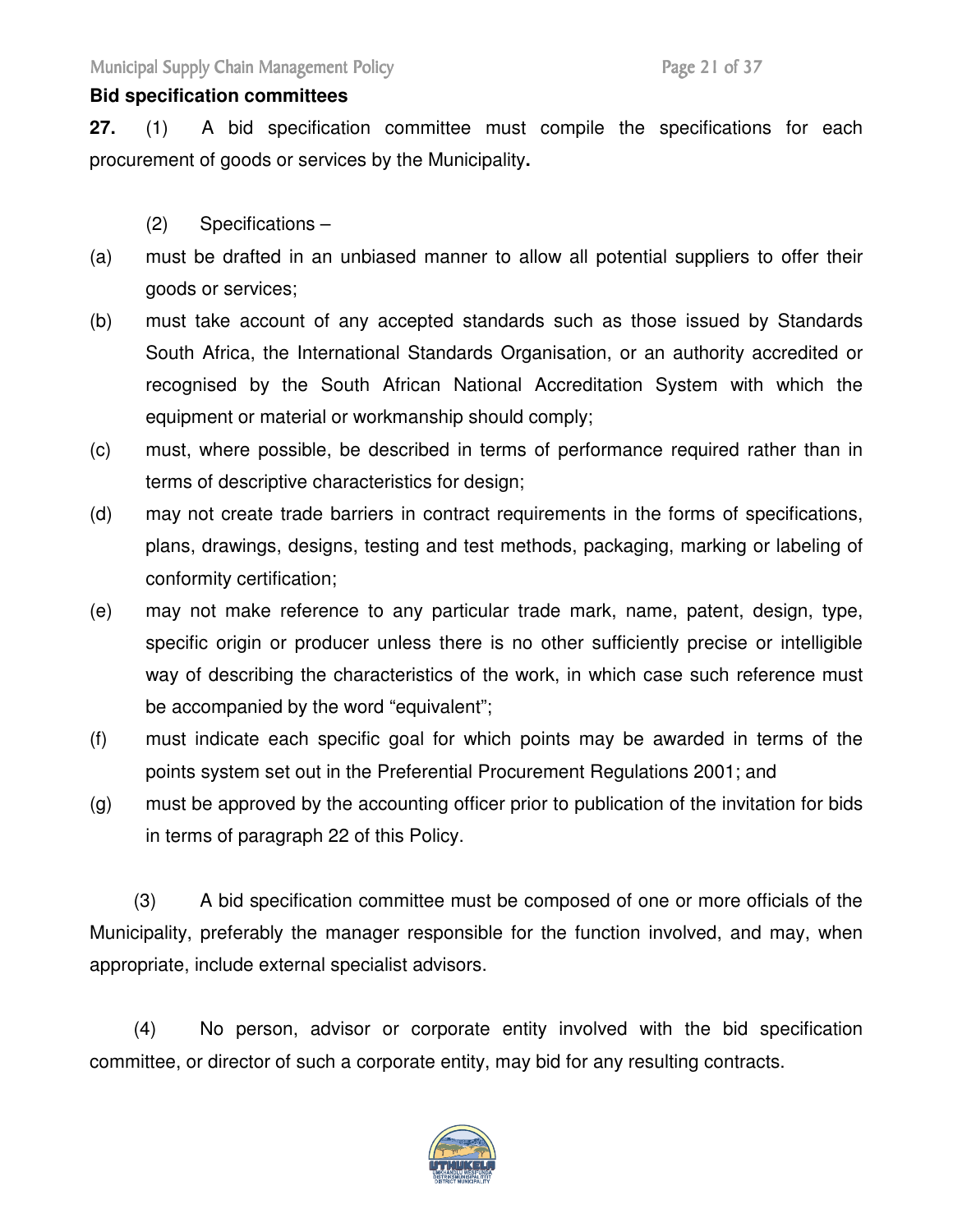### **Bid evaluation committees**

- **28.** (1) A bid evaluation committee must –
- (a) evaluate bids in accordance with
	- (i) the specifications for a specific procurement; and
	- (ii) the points system set out in terms of paragraph  $27(2)(f)$ .
- (b) evaluate each bidder's ability to execute the contract;
- (c) check in respect of the recommended bidder whether municipal rates and taxes and municipal service charges are not in arrears, and;
- (d) submit to the adjudication committee a report and recommendations regarding the award of the bid or any other related matter.
	- (2) A bid evaluation committee must as far as possible be composed of-
- (a) officials from departments requiring the goods or services; and
- (b) at least one supply chain management practitioner of the Municipality **.**

## **Bid adjudication committees**

- **29.** (1) A bid adjudication committee must –
- (a) consider the report and recommendations of the bid evaluation committee; and
- (b) either
	- (i) depending on its delegations, make a final award or a recommendation to the accounting officer to make the final award; or
	- (ii) make another recommendation to the accounting officer how to proceed with the relevant procurement.

(2) A bid adjudication committee must consist of at least four senior managers of the Municipality which must include –

- (a) the chief financial officer or, if the chief financial officer is not available, another manager in the budget and treasury office reporting directly to the chief financial officer and designated by the chief financial officer; and
- (b) at least one senior supply chain management practitioner who is an official of the Municipality ; and
- (c) a technical expert in the relevant field who is an official, if such an expert exists.

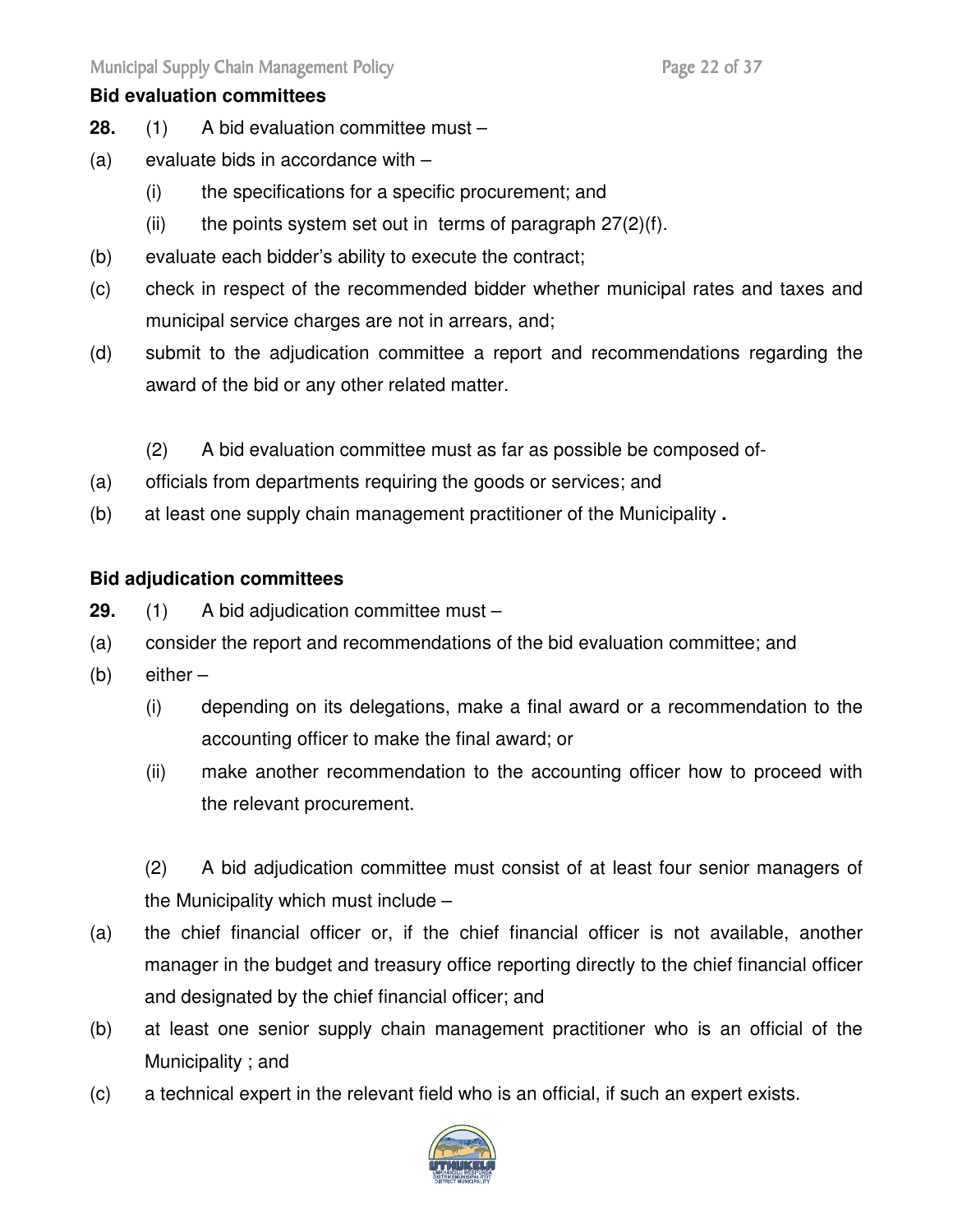#### Municipal Supply Chain Management Policy **Page 23 of 37** Page 23 of 37

 (3) The accounting officer must appoint the chairperson of the committee. If the chairperson is absent from a meeting, the members of the committee who are present must elect one of them to preside at the meeting.

 (4) Neither a member of a bid evaluation committee, nor an advisor or person assisting the evaluation committee, may be a member of a bid adjudication committee.

(5) (a) If the bid adjudication committee decides to award a bid other than the one recommended by the bid evaluation committee, the bid adjudication committee must prior to awarding the bid –

(i) check in respect of the preferred bidder whether that bidder's municipal rates and taxes and municipal service charges are not in arrears, and;

- (ii) notify the accounting officer.
	- (b) The accounting officer may –
- (i) after due consideration of the reasons for the deviation, ratify or reject the decision of the bid adjudication committee referred to in paragraph (a); and
- (ii) if the decision of the bid adjudication committee is rejected, refer the decision of the adjudication committee back to that committee for reconsideration.

 (6) The accounting officer may at any stage of a bidding process, refer any recommendation made by the evaluation committee or the adjudication committee back to that committee for reconsideration of the recommendation.

(7) The accounting officer must comply with section 114 of the Act within 10 working days

#### **Procurement of banking services**

- **30.** (1) A contract for banking services –
- (a) must be procured through competitive bids;
- (b) must be consistent with section 7 or 85 of the Act; and
- (c) may not be for a period of more than five years at a time.

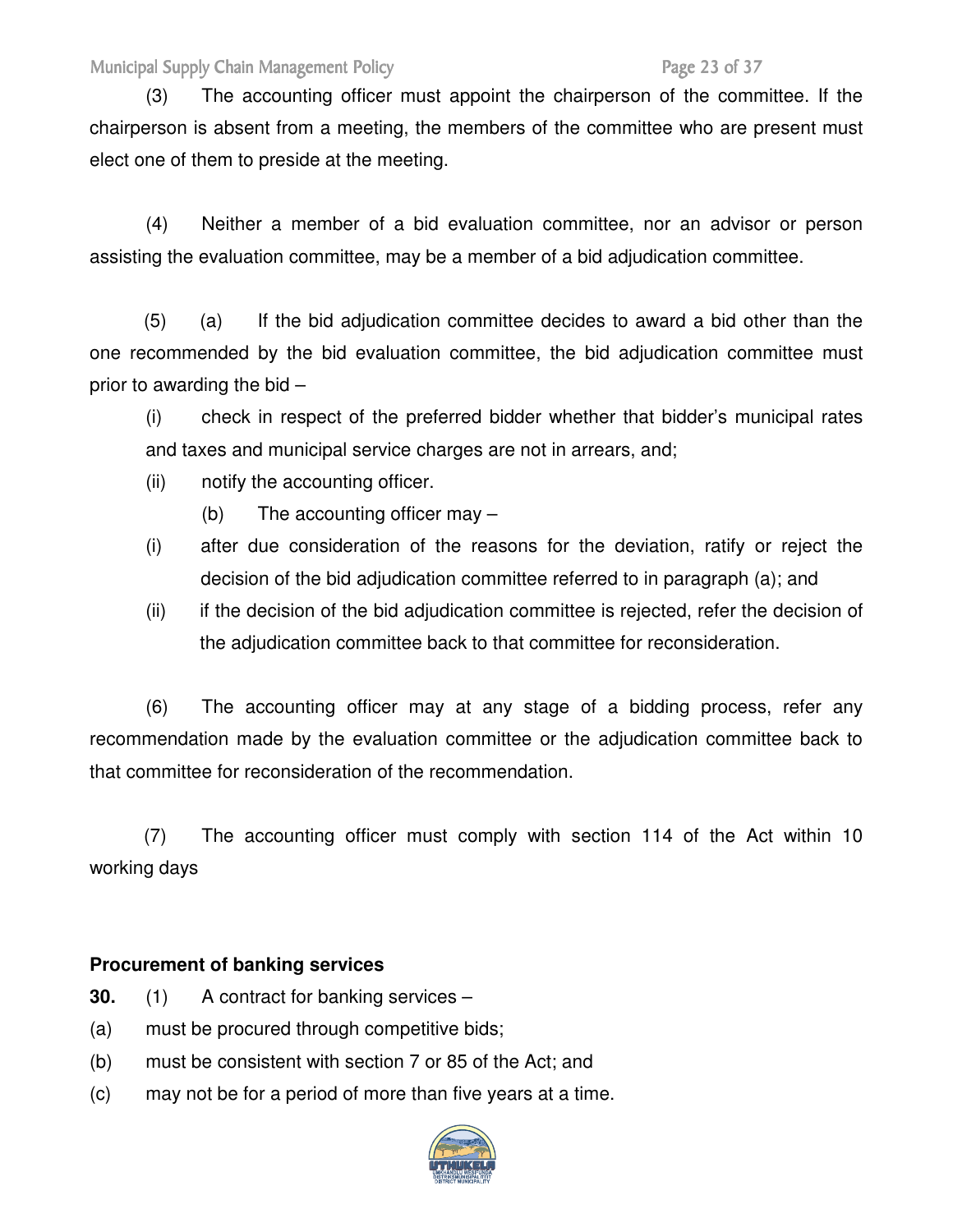Municipal Supply Chain Management Policy **Page 24 of 37** Page 24 of 37

(2) The process for procuring a contract for banking services must commence at least nine months before the end of an existing contract.

 (3) The closure date for the submission of bids may not be less than 60 days from the date on which the advertisement is placed in a newspaper in terms of paragraph 22(1). Bids must be restricted to banks registered in terms of the Banks Act, 1990 (Act No. 94 of 1990).

# **Procurement of IT related goods or services**

**31.** (1) The accounting officer may request the State Information Technology Agency (SITA) to assist with the acquisition of IT related goods or services through a competitive bidding process.

 (2) Both parties must enter into a written agreement to regulate the services rendered by, and the payments to be made to, SITA.

 (3) The accounting officer must notify SITA together with a motivation of the IT needs if –

- (a) the transaction value of IT related goods or services required in any financial year will exceed R50 million (VAT included); or
- (b) the transaction value of a contract to be procured whether for one or more years exceeds R50 million (VAT included).

 (4) If SITA comments on the submission and the Municipality disagrees with such comments, the comments and the reasons for rejecting or not following such comments must be submitted to the council, the National Treasury, the relevant provincial treasury and the Auditor General.

# **Procurement of goods and services under contracts secured by other organs of state**

**32.** (1) The accounting officer may procure goods or services under a contract secured by another organ of state, but only if –

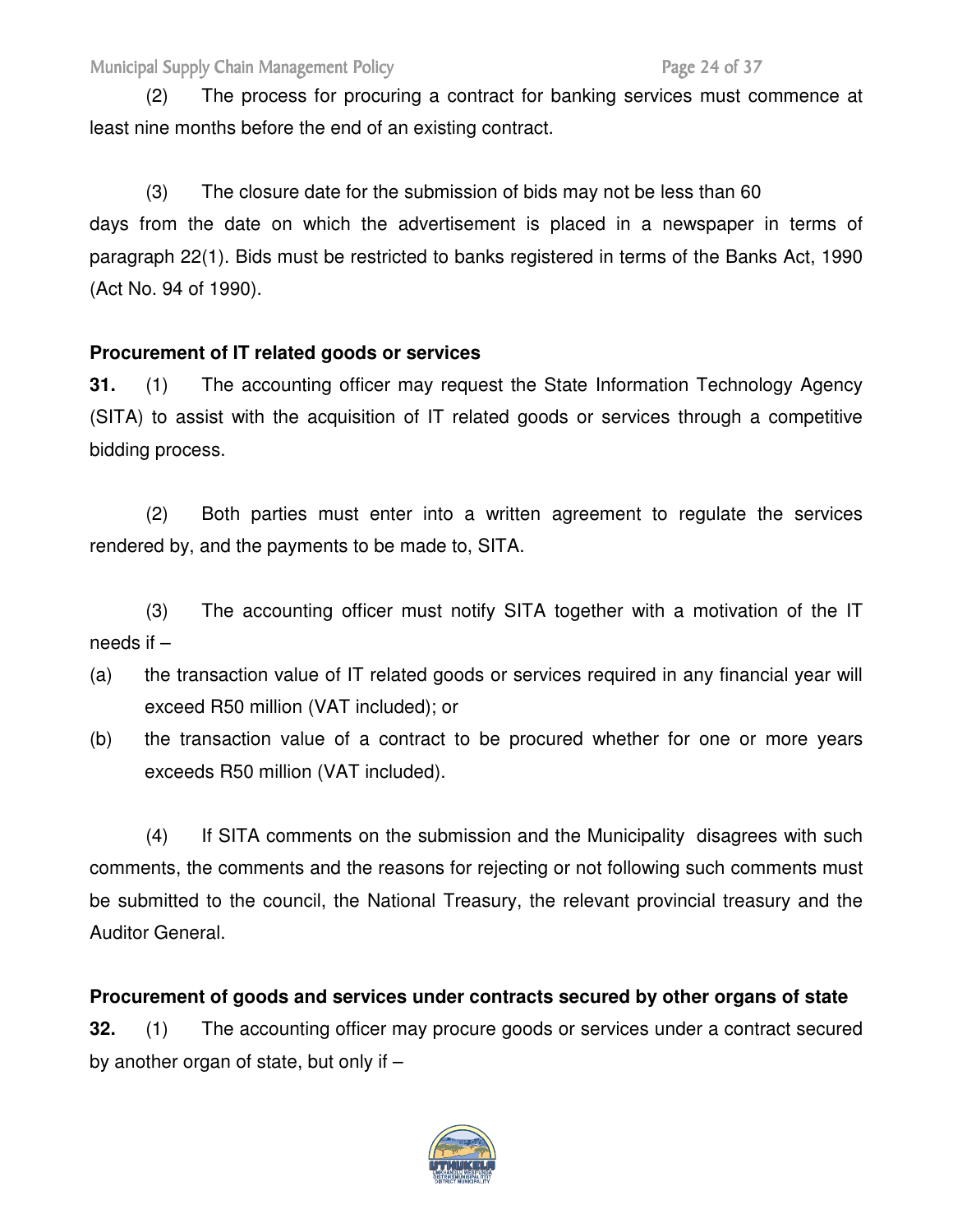- (a) the contract has been secured by that other organ of state by means of a competitive bidding process applicable to that organ of state;
- (b) there is no reason to believe that such contract was not validly procured;
- (c) there are demonstrable discounts or benefits to do so; and
- (d) that other organ of state and the provider have consented to such procurement in writing.
	- $(2)$  Subparagraphs  $(1)(c)$  and  $(d)$  do not apply if  $-$
- (a) a municipal entity procures goods or services through a contract secured by its parent Municipality; or
- (b) a Municipality procures goods or services through a contract secured by a municipal entity of which it is the parent Municipality.

# **Procurement of goods necessitating special safety arrangements**

**33.** (1) The acquisition and storage of goods in bulk (other than water), which necessitate special safety arrangements, including gasses and fuel, should be avoided where ever possible.

(2) Where the storage of goods in bulk is justified, such justification must be based on sound reasons, including the total cost of ownership, cost advantages and environmental impact and must be approved by the accounting officer.

# **Proudly SA Campaign**

**34.** The Municipality supports the Proudly SA Campaign to the extent that, all things being equal, preference is given to procuring local goods and services from:

- Firstly suppliers and businesses within the Municipality or district;
- Secondly suppliers and businesses within the relevant province;
- Thirdly suppliers and businesses within the Republic.

# **Appointment of consultants**

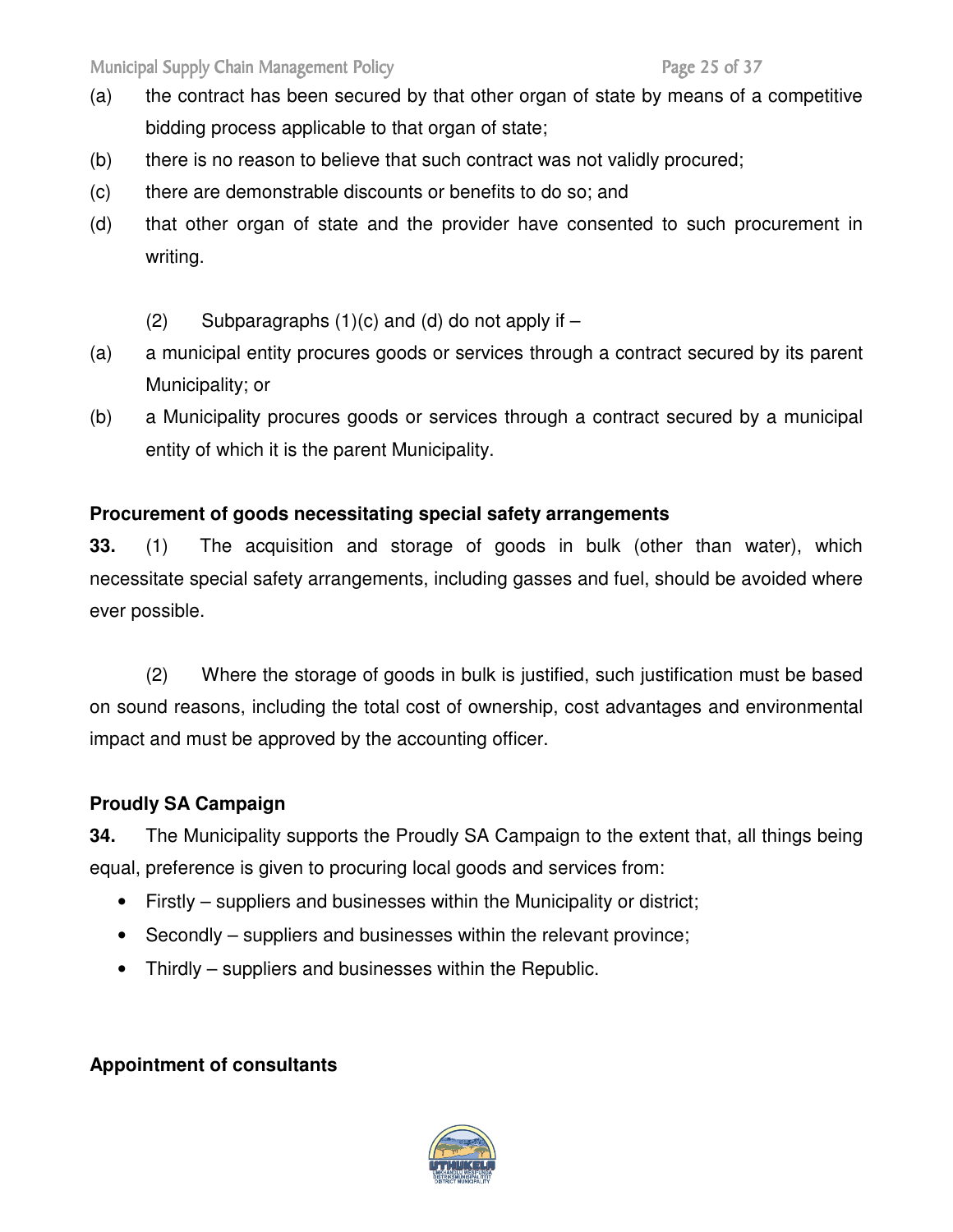Municipal Supply Chain Management Policy **Page 26 of 37** Page 26 of 37

**35.** (1) The accounting officer may procure consulting services provided that any Treasury guidelines in respect of consulting services are taken into account when such procurements are made.

- (2) Consultancy services must be procured through competitive bids if
- (a) the value of the contract exceeds R75 000 (VAT included); or
- (b) the duration period of the contract exceeds one year.

 (3) In addition to any requirements prescribed by this policy for competitive bids, bidders must furnish particulars of –

- (a) all consultancy services provided to an organ of state in the last five years; and
- (b) any similar consultancy services provided to an organ of state in the last five years.

 (4) The accounting officer must ensure that copyright in any document produced, and the patent rights or ownership in any plant, machinery, thing, system or process designed or devised, by a consultant in the course of the consultancy service is vested in the Municipality **.**

# **Deviation from, and ratification of minor breaches of, procurement processes**

**36.** (1) The accounting officer may –

(a) dispense with the official procurement processes established by this Policy and to procure any required goods or services through any convenient process, which may include direct negotiations, but only –

- (i) in an emergency;
- (ii) if such goods or services are produced or available from a single provider only;
- (iii) for the acquisition of special works of art or historical objects where specifications are difficult to compile;
- (iv) acquisition of animals for zoos and/or nature and game reserves; or
- (v) in any other exceptional case where it is impractical or impossible to follow the official procurement processes; and
- (b) ratify any minor breaches of the procurement processes by an official or committee acting in terms of delegated powers or duties which are purely of a technical nature.

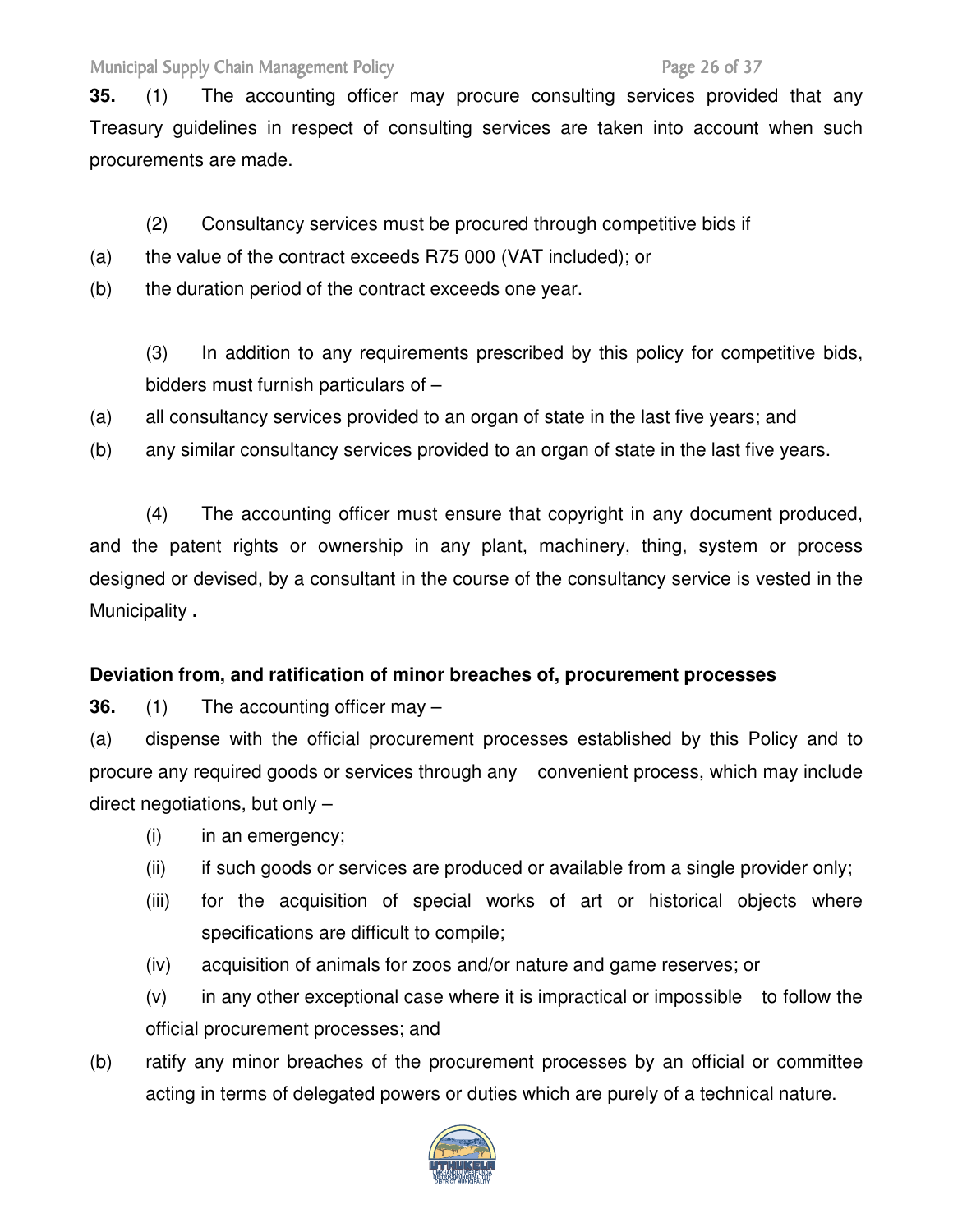(2) The accounting officer must record the reasons for any deviations in terms of subparagraphs (1)(a) and (b) of this policy and report them to the next meeting of the council and include as a note to the annual financial statements.

 (3) Subparagraph (2) does not apply to the procurement of goods and services contemplated in paragraph 11(2) of this policy.

# **Unsolicited bids**

**37.** (1) In accordance with section 113 of the Act there is no obligation to consider unsolicited bids received outside a normal bidding process.

(2) The accounting officer may decide in terms of section 113(2) of the Act to consider an unsolicited bid, only if –

- (a) the product or service offered in terms of the bid is a demonstrably or proven unique innovative concept;
- (b) the product or service will be exceptionally beneficial to, or have exceptional cost advantages;
- (c) the person who made the bid is the sole provider of the product or service; and
- (d) the reasons for not going through the normal bidding processes are found to be sound by the accounting officer.

 (3) If the accounting officer decides to consider an unsolicited bid that complies with subparagraph (2) of this policy, the decision must be made public in accordance with section 21A of the Municipal Systems Act, together with –

- (a) reasons as to why the bid should not be open to other competitors;
- (b) an explanation of the potential benefits if the unsolicited bid were accepted; and
- (c) an invitation to the public or other potential suppliers to submit their comments within 30 days of the notice.

 (4) The accounting officer must submit all written comments received pursuant to subparagraph (3), including any responses from the unsolicited bidder, to the National Treasury and the relevant provincial treasury for comment.

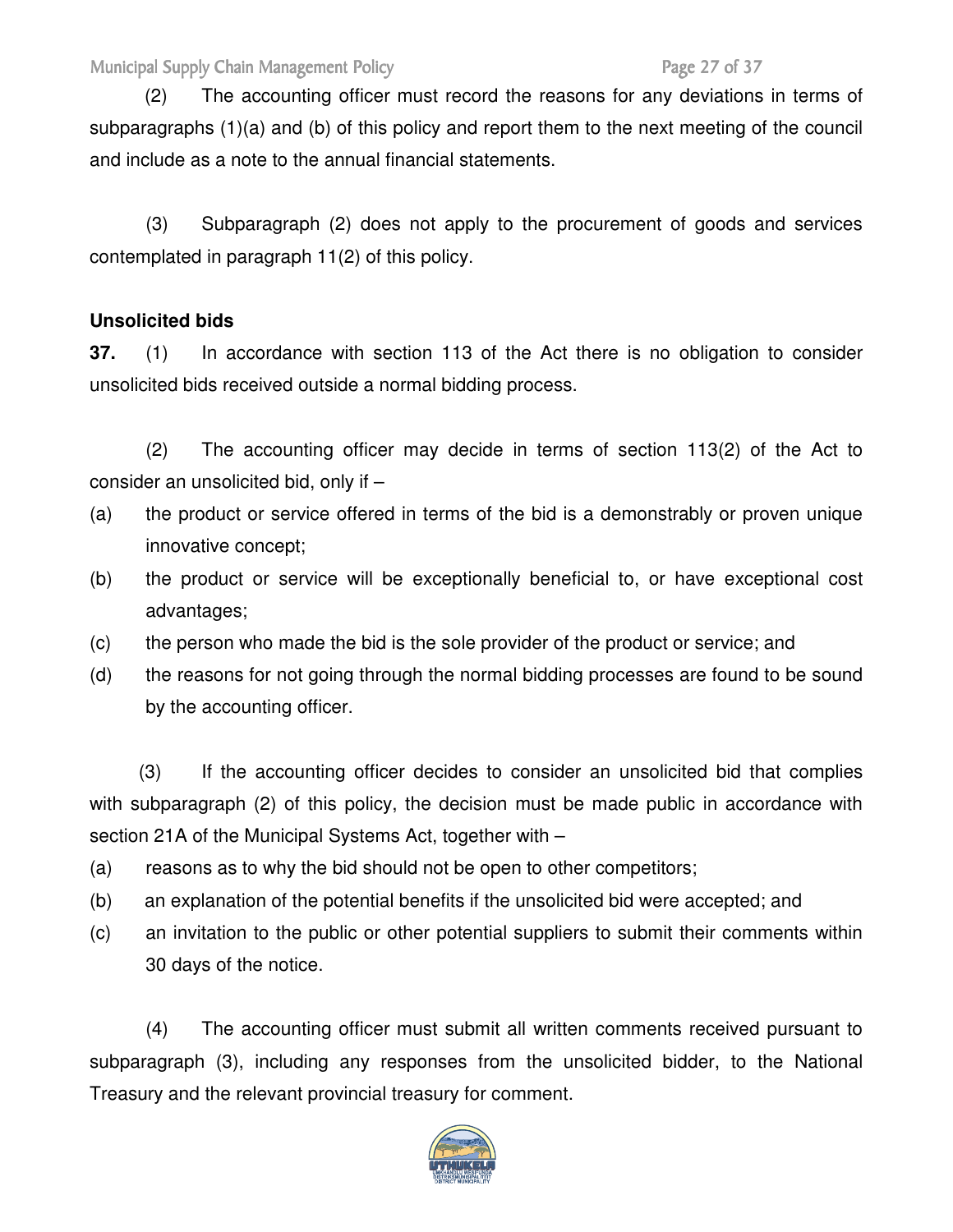(5) The adjudication committee must consider the unsolicited bid and may award the bid or make a recommendation to the accounting officer, depending on its delegations.

 (6) A meeting of the adjudication committee to consider an unsolicited bid must be open to the public.

 (7) When considering the matter, the adjudication committee must take into account –

- (a) any comments submitted by the public; and
- (b) any written comments and recommendations of the National Treasury or the relevant provincial treasury.

 (8) If any recommendations of the National Treasury or provincial treasury are rejected or not followed, the accounting officer must submit to the Auditor General, the relevant provincial treasury and the National Treasury the reasons for rejecting or not following those recommendations.

 (9) Such submission must be made within seven days after the decision on the award of the unsolicited bid is taken, but no contract committing the Municipality to the bid may be entered into or signed within 30 days of the submission.

### **Combating of abuse of supply chain management system**

- **38.** (1) The accounting officer must-
- (a) take all reasonable steps to prevent abuse of the supply chain management system;
- (b) investigate any allegations against an official or other role player of fraud, corruption, favouritism, unfair or irregular practices or failure to comply with this Policy, and when justified –
	- (i) take appropriate steps against such official or other role player; or
	- (ii) report any alleged criminal conduct to the South African Police Service;
- (c) check the National Treasury's database prior to awarding any contract to ensure that no recommended bidder, or any of its directors, is listed as a person prohibited from doing business with the public sector;

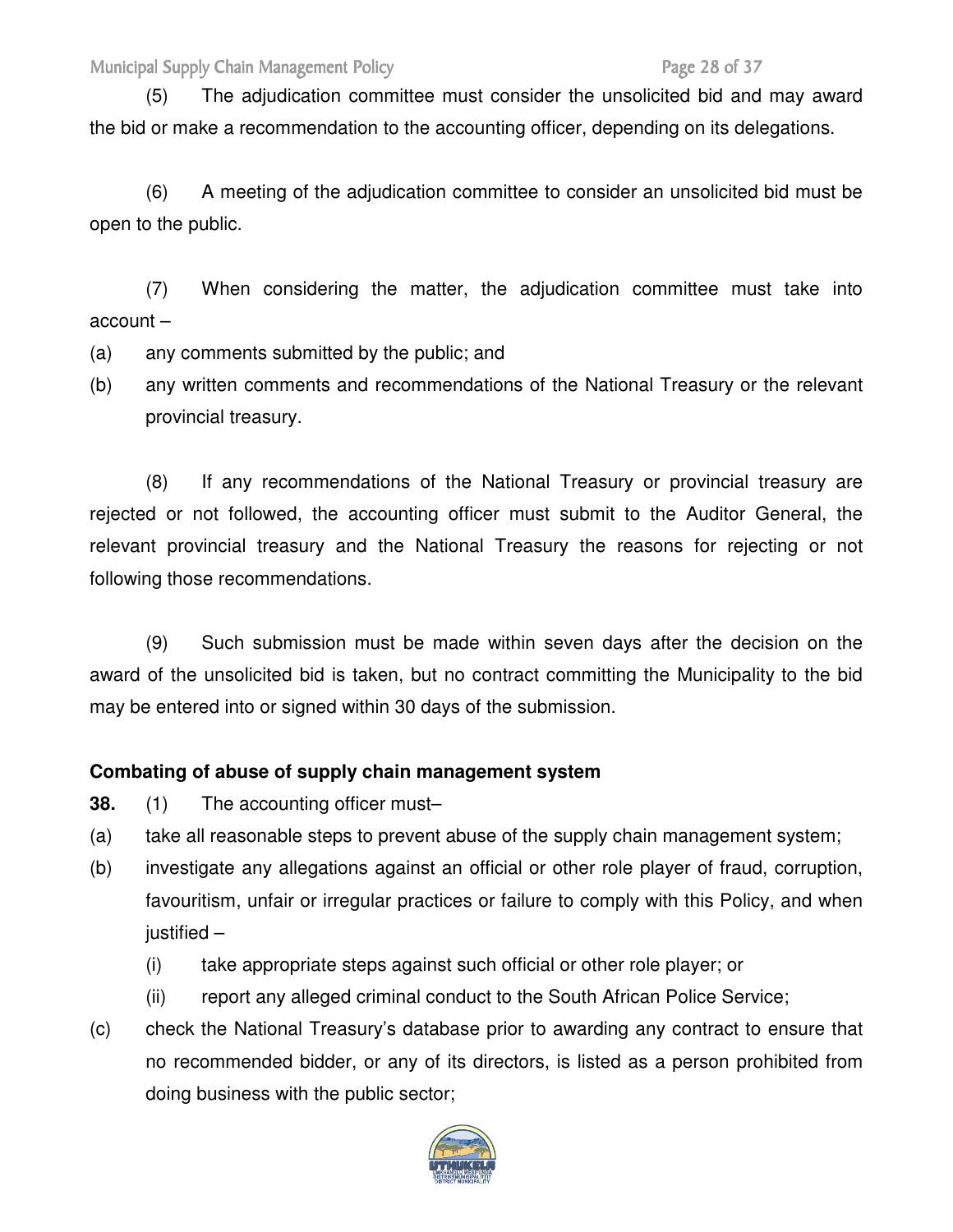- (d) reject any bid from a bidder–
	- (i) if any municipal rates and taxes or municipal service charges owed by that bidder or any of its directors to the Municipality , or to any other Municipality or municipal entity, are in arrears for more than three months; or
	- (ii) who during the last five years has failed to perform satisfactorily on a previous contract with the Municipality or any other organ of state after written notice was given to that bidder that performance was unsatisfactory;
- (e) reject a recommendation for the award of a contract if the recommended bidder, or any of its directors, has committed a corrupt or fraudulent act in competing for the particular contract;
- (f) cancel a contract awarded to a person if
	- (i) the person committed any corrupt or fraudulent act during the bidding process or the execution of the contract; or
	- (ii) an official or other role player committed any corrupt or fraudulent act during the bidding process or the execution of the contract that benefited that person; and
- (g) reject the bid of any bidder if that bidder or any of its directors  $-$ 
	- (i) has abused the supply chain management system of the Municipality or has committed any improper conduct in relation to such system;
	- (ii) has been convicted for fraud or corruption during the past five years;
	- (iii) has willfully neglected, reneged on or failed to comply with any government, municipal or other public sector contract during the past five years; or
	- (iv) has been listed in the Register for Tender Defaulters in terms of section 29 of the Prevention and Combating of Corrupt Activities Act (No 12 of 2004).

(2) The accounting officer must inform the National Treasury and relevant provincial treasury in writing of any actions taken in terms of subparagraphs (1)(b)(ii), (e) or (f) of this policy.

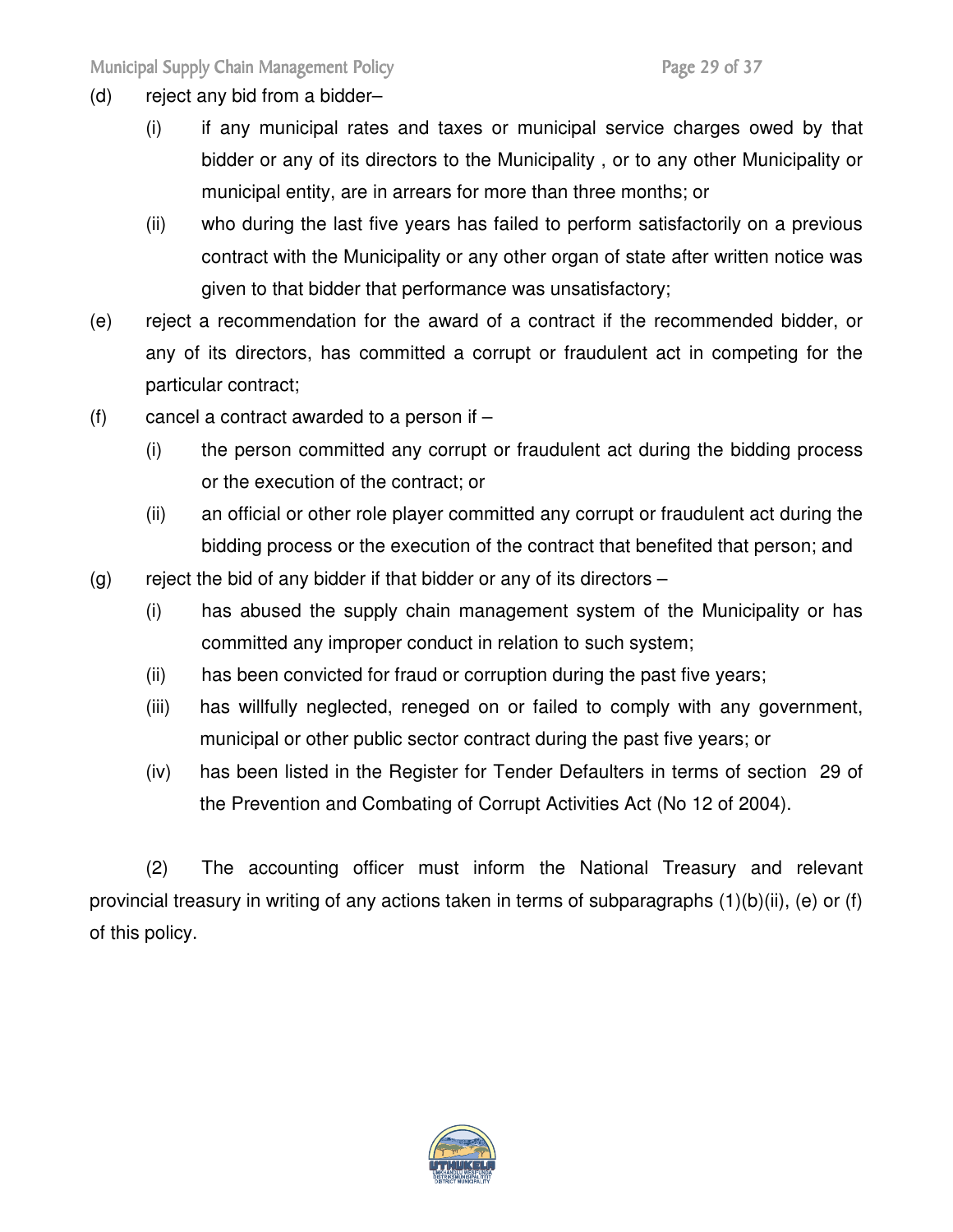#### **Part 3: Logistics, Disposal, Risk and Performance Management**

#### **Logistics management**

**39.** The accounting officer must establish and implement an effective system of logistics management, which must include -

- (a) the monitoring of spending patterns on types or classes of goods and services incorporating, where practical, the coding of items to ensure that each item has a unique number;
- (b) the setting of inventory levels that includes minimum and maximum levels and lead times wherever goods are placed in stock;
- (c) the placing of manual or electronic orders for all acquisitions other than those from petty cash;
- (d) before payment is approved , certification by the responsible officer that the goods and services are received or rendered on time and is in accordance with the order, the general conditions of contract and specifications where applicable and that the price charged is as quoted in terms of a contract;
- (e) appropriate standards of internal control and warehouse management to ensure that goods placed in stores are secure and only used for the purpose for which they were purchased;
- (f) regular checking to ensure that all assets including official vehicles are properly managed, appropriately maintained and only used for official purposes; and
- $(q)$  monitoring and review of the supply vendor performance to ensure compliance with specifications and contract conditions for particular goods or services.

#### **Disposal management**

**40.** (1) The criteria for the disposal or letting of assets, including unserviceable, redundant or obsolete assets, subject to sections 14 and 90 of the Act, are as follows:

- (2) Assets may be disposed of by  $-$
- (i) transferring the asset to another organ of state in terms of a provision of the Act enabling the transfer of assets;
- (ii) transferring the asset to another organ of state at market related value or, when appropriate, free of charge;

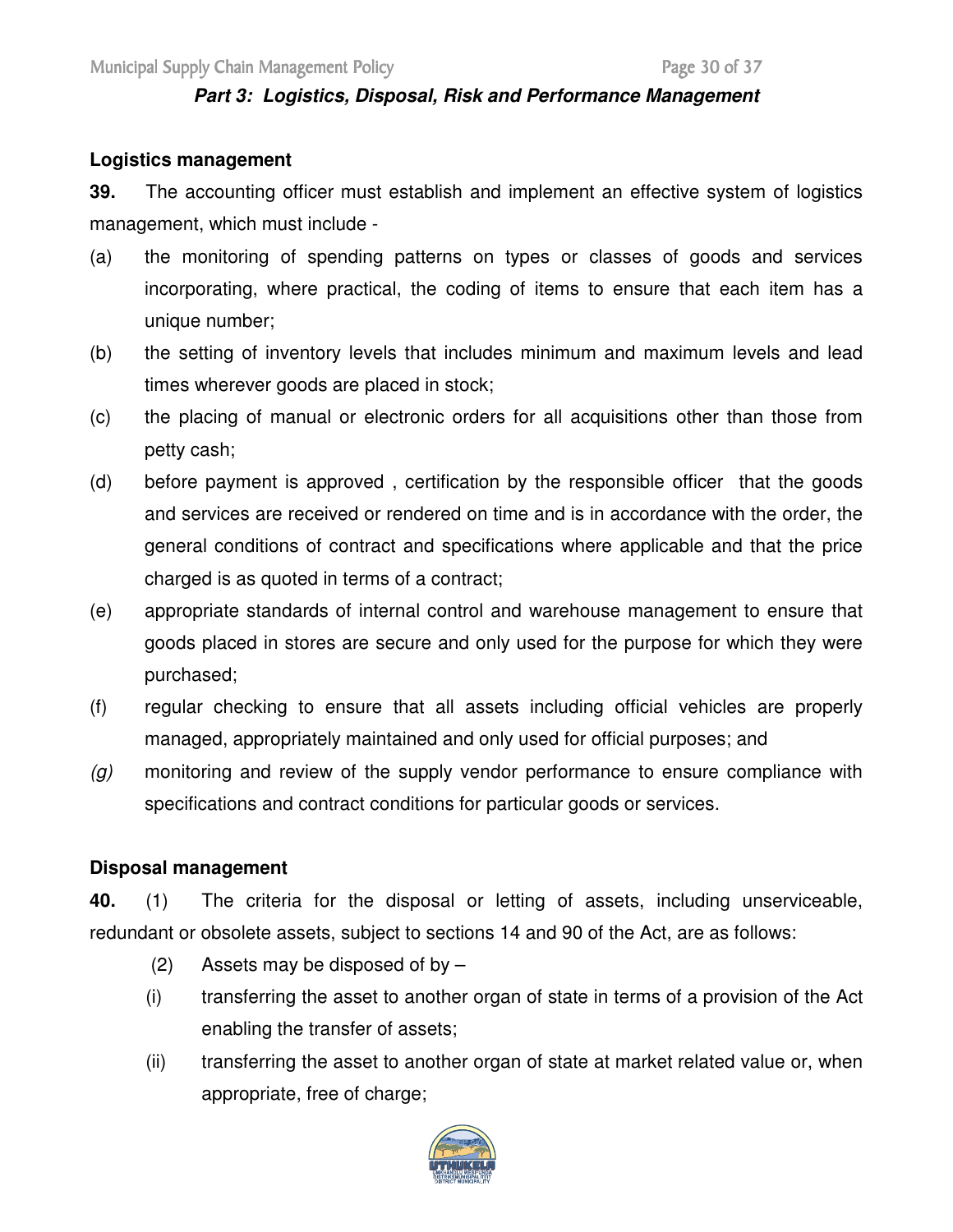- (iii) selling the asset; or
- (iv) destroying the asset.
- (3) The accounting officer must ensure that –
- (a) immovable property is sold only at market related prices except when the public interest or the plight of the poor demands otherwise;
- (b) movable assets are sold either by way of written price quotations, a competitive bidding process, auction or at market related prices, whichever is the most advantageous or convenient;
- (c) firearms are not sold or donated to any person or institution within or outside the Republic unless approved by the National Conventional Arms Control Committee;
- (d) immovable property is let at market related rates except when the public interest or the plight of the poor demands otherwise;
- (e) all fees, charges, rates, tariffs, scales of fees or other charges relating to the letting of immovable property are annually reviewed;
- (f) where assets are traded in for other assets, the highest possible trade-in price is negotiated; and
- (g) in the case of the free disposal of computer equipment, the provincial department of education is first approached to indicate within 30 days whether any of the local schools are interested in the equipment.

### **Risk management**

**41.** (1) The criteria for the identification, consideration and avoidance of potential risks in the supply chain management system, are as follows:

- (2) Risk management must include –
- (a) the identification of risks on a case-by-case basis;
- (b) the allocation of risks to the party best suited to manage such risks;
- (c) acceptance of the cost of the risk where the cost of transferring the risk is greater than that of retaining it;
- (d) the management of risks in a pro-active manner and the provision of adequate cover for residual risks; and

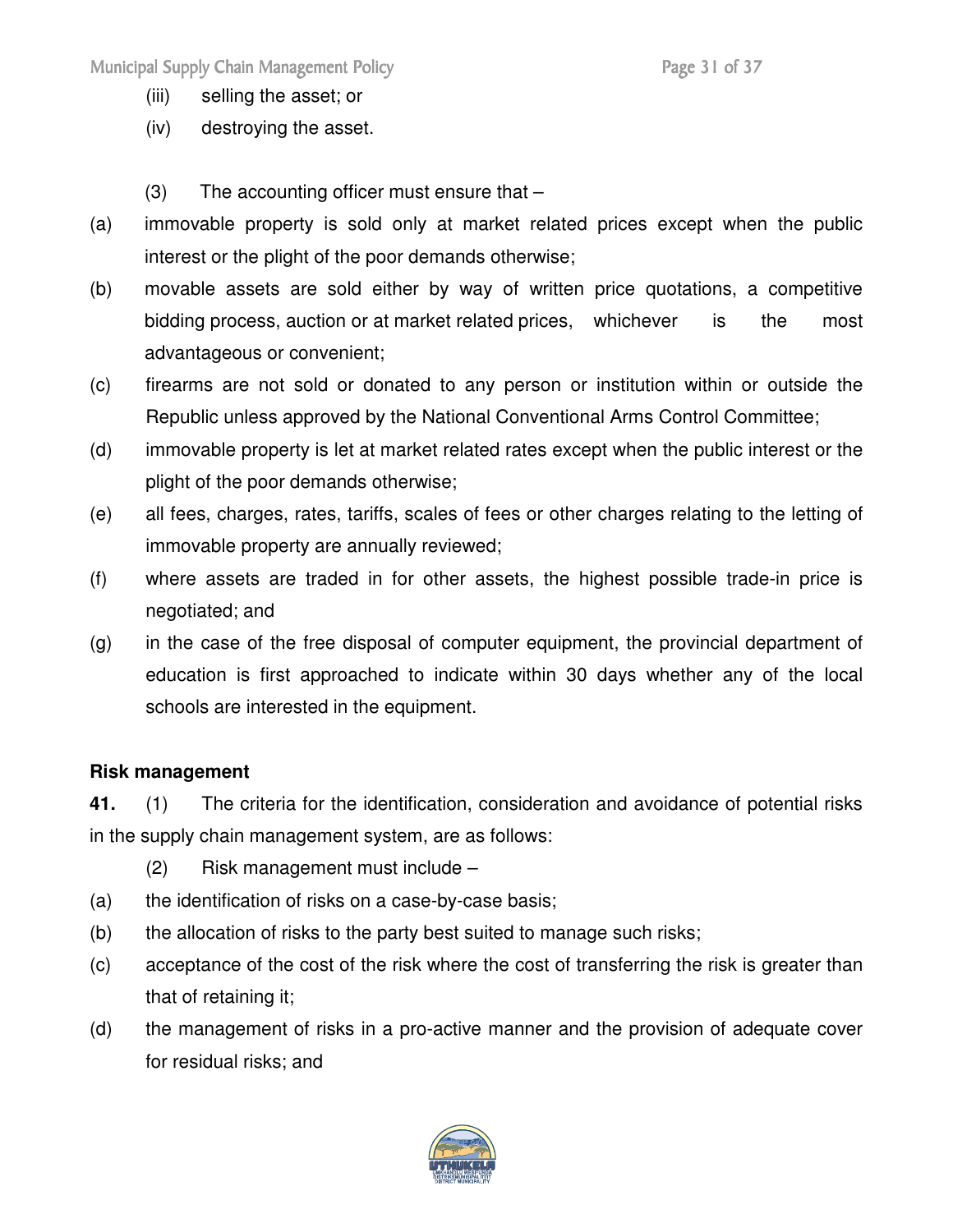(e) the assignment of relative risks to the contracting parties through clear and unambiguous contract documentation.

#### **Performance management**

**42.** The accounting officer must establish and implement an internal monitoring system in order to determine, on the basis of a retrospective analysis, whether the authorised supply chain management processes were followed and whether the objectives of this Policy were achieved.

#### **Part 4: Other matters**

### **Prohibition on awards to persons whose tax matters are not in order**

**43.** (1) No award above R15 000 may be made in terms of this Policy to a person whose tax matters have not been declared by the South African Revenue Service to be in order.

 (2) Before making an award to a person the accounting officer must first check with SARS whether that person's tax matters are in order.

 (3) If SARS does not respond within 7 days such person's tax matters may for purposes of subparagraph (1) be presumed to be in order.

### **Prohibition on awards to persons in the service of the state**

**44.** Irrespective of the procurement process followed, no award may be made to a person in terms of this Policy –

- (a) if that person is not a natural person, of which any director, manager, principal shareholder or stakeholder is a person in the service of the state; or
- (b) a person who is an advisor or consultant contracted with the Municipality .

### **Awards to close family members of persons in the service of the state**

**45.** The accounting officer must ensure that the notes to the annual financial statements disclose particulars of any award of more than R2000 to a person who is a spouse, child or

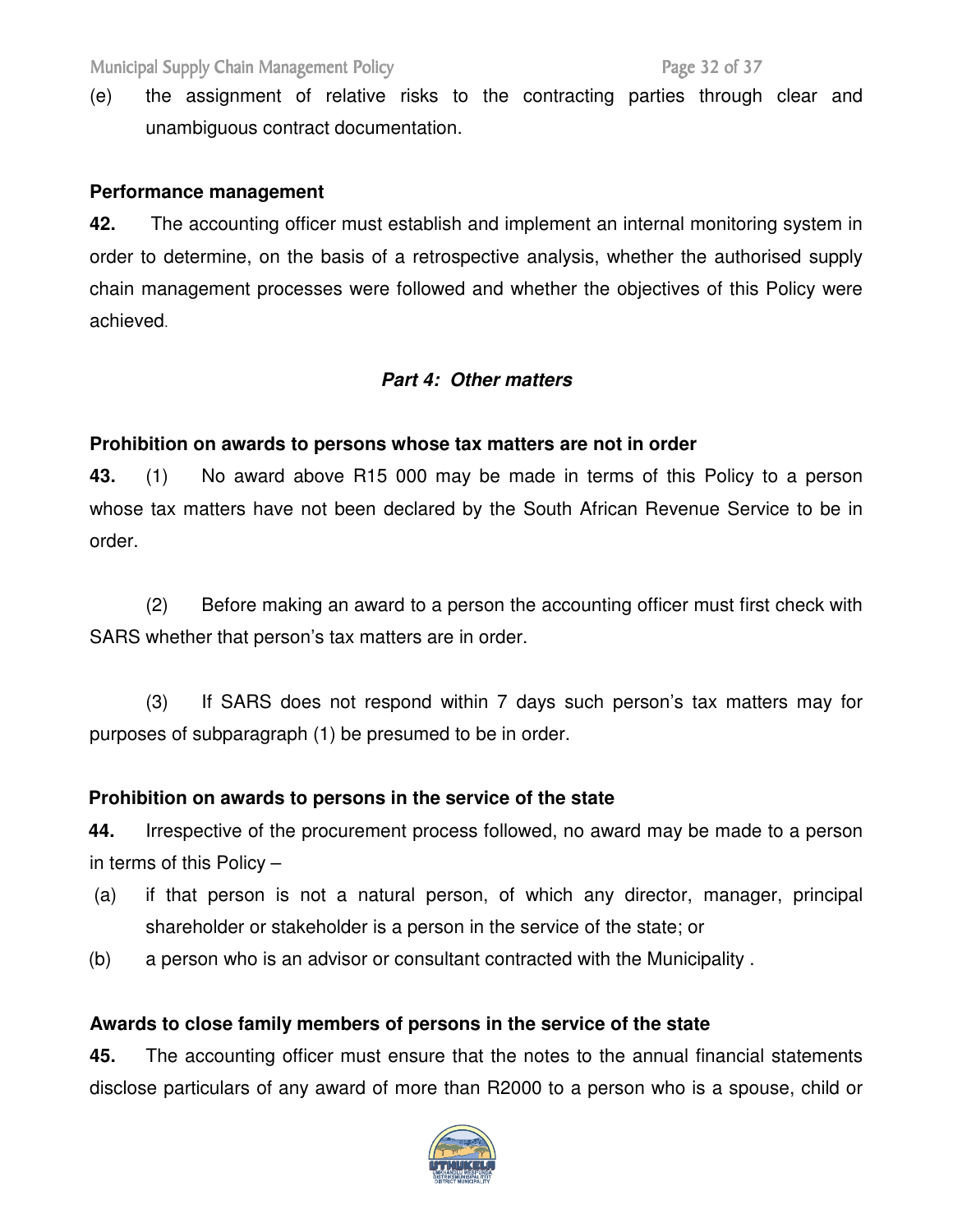parent of a person in the service of the state, or has been in the service of the state in the previous twelve months, including –

- (a) the name of that person;
- (b) the capacity in which that person is in the service of the state; and
- (c) the amount of the award.

## **Ethical standards**

**46.** (1) A code of ethical standards as set out in subparagraph (2) / the "National Treasury's code of conduct for supply chain management practitioners and other role players involved in supply chain management" is hereby established for officials and other role players in the supply chain management system of the Municipality in order to promote –

- (a) mutual trust and respect; and
- (b) an environment where business can be conducted with integrity and in a fair and reasonable manner.
	- $(2)$  An official or other role player involved in the implementation of this Policy –
- (a) must treat all providers and potential providers equitably;
- (b) may not use his or her position for private gain or to improperly benefit another person;
- (c) may not accept any reward, gift, favour, hospitality or other benefit directly or indirectly, including to any close family member, partner or associate of that person, of a value more than R500;
- (d) notwithstanding subparagraph (2) (c), must declare to the accounting officer details of any reward, gift, favour, hospitality or other benefit promised, offered or granted to that person or to any close family member, partner or associate of that person;
- (e) must declare to the accounting officer details of any private or business interest which that person, or any close family member, partner or associate, may have in any proposed procurement or disposal process of, or in any award of a contract by, the Municipality;
- (f) must immediately withdraw from participating in any manner whatsoever in a procurement or disposal process or in the award of a contract in which that person, or any close family member, partner or associate, has any private or business interest;
- (g) must be scrupulous in his or her use of property belonging to Municipality;

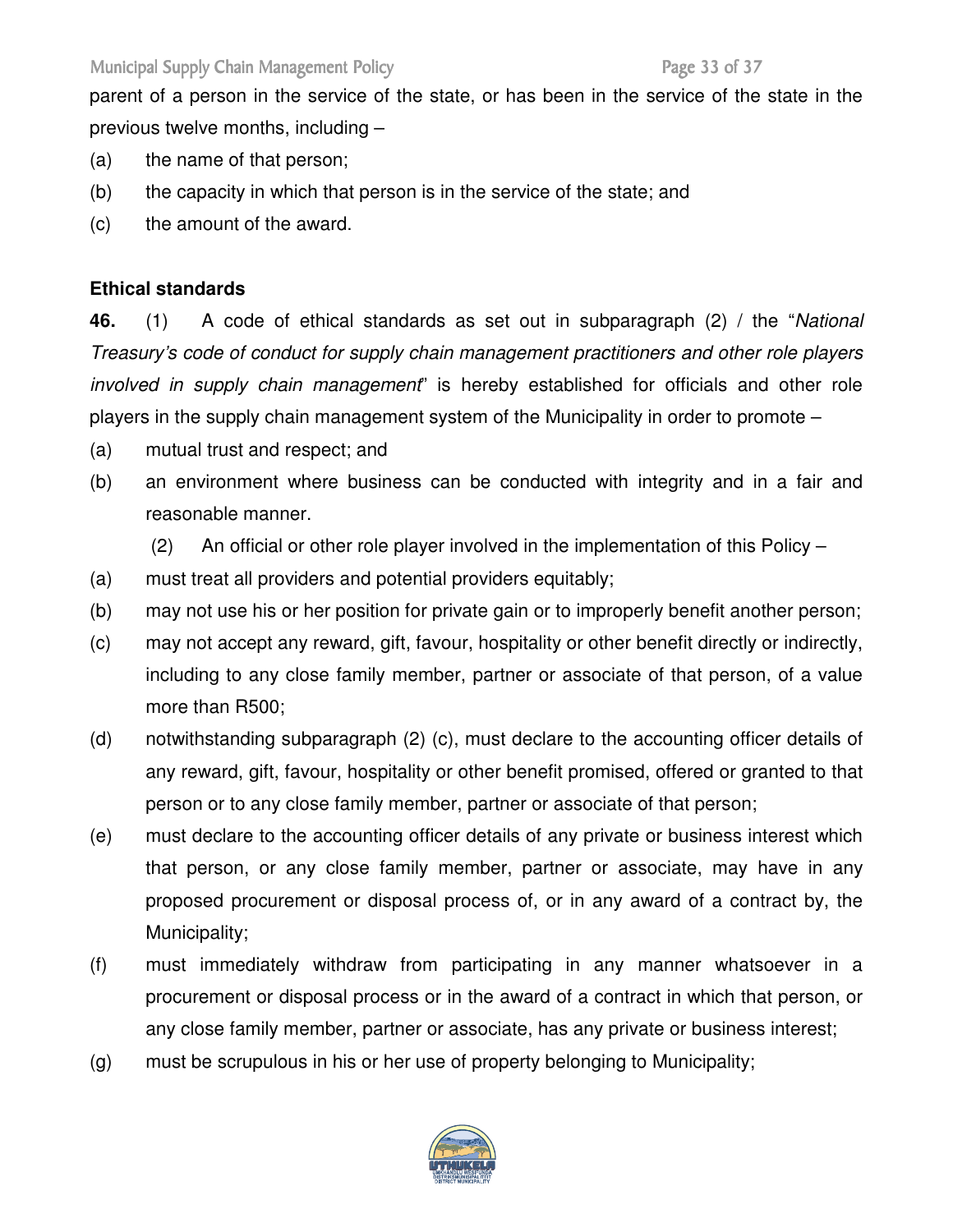- (h) must assist the accounting officer in combating fraud, corruption, favouritism and unfair and irregular practices in the supply chain management system; and
- (i) must report to the accounting officer any alleged irregular conduct in the supply chain management system which that person may become aware of, including –
	- (i) any alleged fraud, corruption, favouritism or unfair conduct;
	- (ii) any alleged contravention of paragraph 47(1) of this Policy; or
	- (iii) any alleged breach of this code of ethical standards.
	- (3) Declarations in terms of subparagraphs (2)(d) and (e) -
- (a) must be recorded in a register which the accounting officer must keep for this purpose;
- (b) by the accounting officer must be made to the Mayor of the Municipality who must ensure that such declarations are recorded in the register.

 (4) The National Treasury's code of conduct must also be taken into account by supply chain management practitioners and other role players involved in supply chain management.

- (5) A breach of the code of ethics must be dealt with as follows -
- (a) in the case of an employee, in terms of the disciplinary procedures of the Municipality envisaged in section 67(1)(h) of the Municipal Systems Act;

(b) in the case a role player who is not an employee, through other appropriate means in recognition of the severity of the breach.

(c) In all cases, financial misconduct must be dealt with in terms of chapter 15 of the Act.

**Inducements, rewards, gifts and favours to [municipalities / municipal entities], officials and other role players** 

**47.** (1) No person who is a provider or prospective provider of goods or services, or a recipient or prospective recipient of goods disposed or to be disposed of may either directly or through a representative or intermediary promise, offer or grant –

- (a) any inducement or reward to the Municipality for or in connection with the award of a contract; or
- (b) any reward, gift, favour or hospitality to –

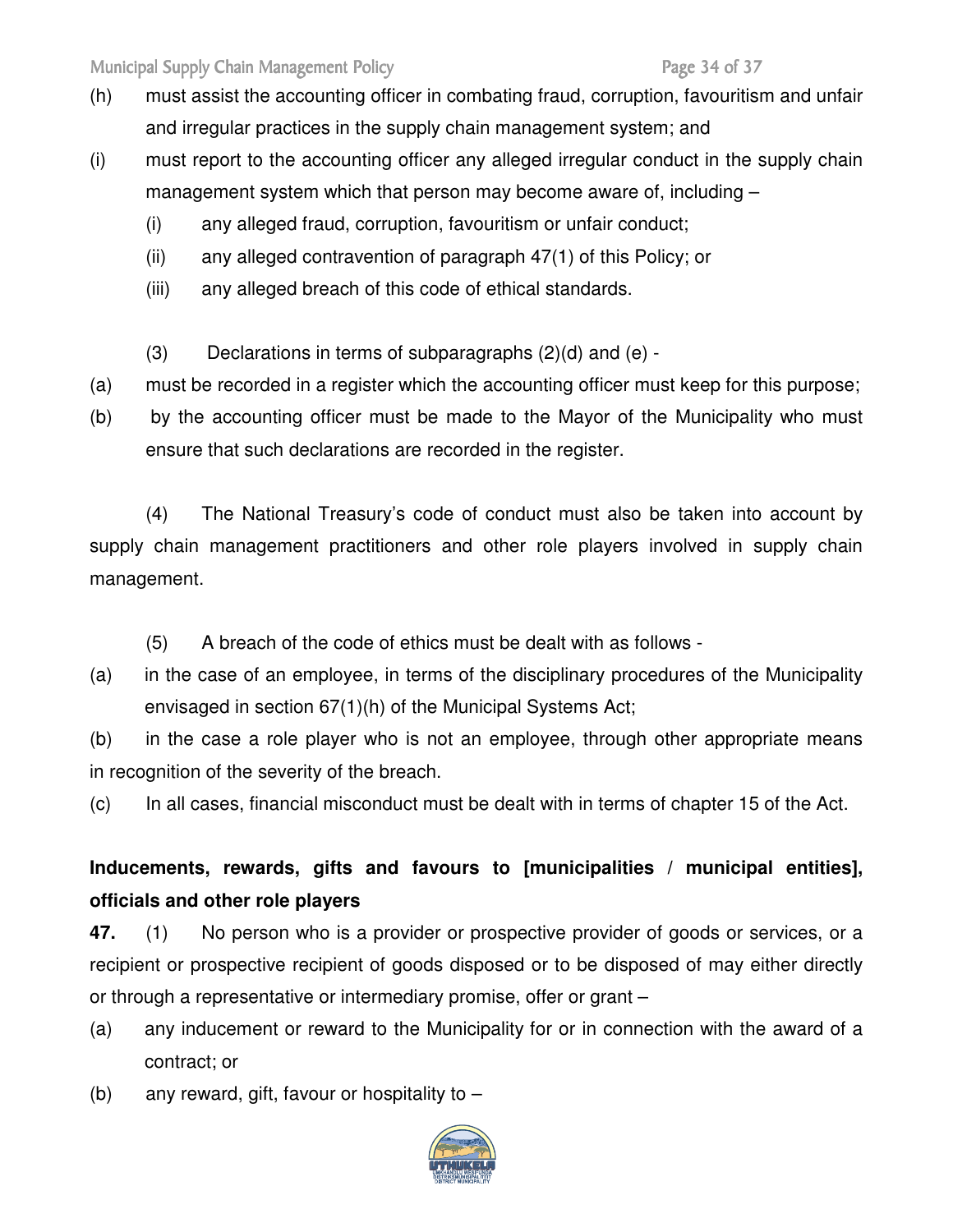(i) any official; or

(ii) any other role player involved in the implementation of this Policy.

(2) The accounting officer must promptly report any alleged contravention of subparagraph (1) to the National Treasury for considering whether the offending person, and any representative or intermediary through which such person is alleged to have acted, should be listed in the National Treasury's database of persons prohibited from doing business with the public sector.

(3) Subparagraph (1) does not apply to gifts less than R500 in value.

## **Sponsorships**

**48.** The accounting officer must promptly disclose to the National Treasury and the relevant provincial treasury any sponsorship promised, offered or granted, whether directly or through a representative or intermediary, by any person who is –

- (a) a provider or prospective provider of goods or services; or
- (b) a recipient or prospective recipient of goods disposed or to be disposed.

# **Objections and complaints**

**49.** Persons aggrieved by decisions or actions taken in the implementation of this supply chain management system, may lodge within 14 days of the decision or action, a written objection or complaint against the decision or action.

# **Resolution of disputes, objections, complaints and queries**

**50.** (1) The accounting officer must appoint an independent and impartial person, not directly involved in the supply chain management processes –

- (a) to assist in the resolution of disputes between the Municipality and other persons regarding -
	- (i) any decisions or actions taken in the implementation of the supply chain management system; or
	- (ii) any matter arising from a contract awarded in the course of the supply chain management system; or